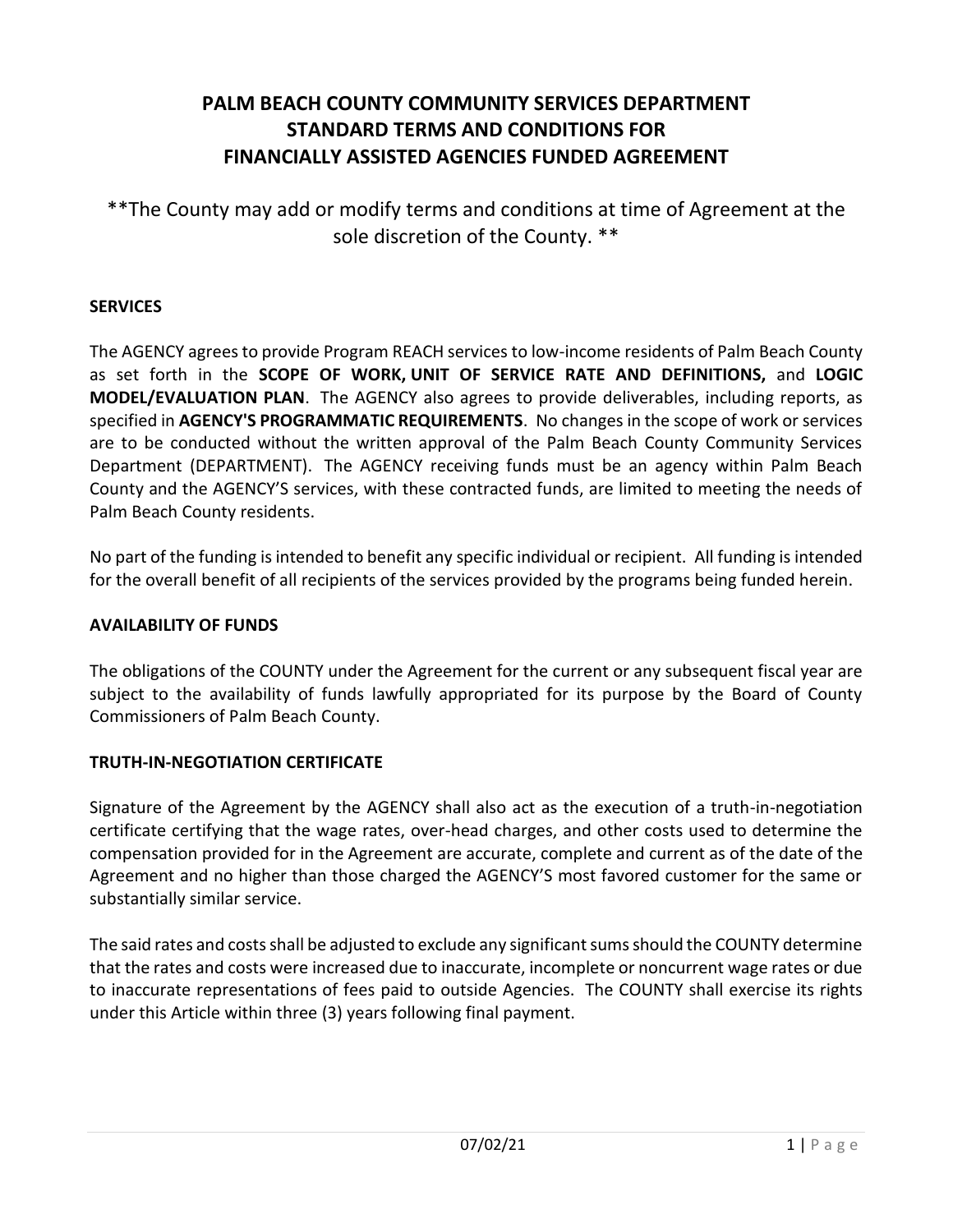#### **AMENDMENTS TO FUNDING LEVELS**

The Agreement may be amended to decrease and/or increase funds for the delivery of services depending upon the utilization and rate of expenditure of funds.

AGENCY shall be subject to decrease of funds if funds are not utilized at the anticipated rate of expenditures. The anticipated rate of expenditures is determined by dividing the contracted service amount by the months in each Agreement year unless otherwise provided for in the Agreement. A 10% increase over the monthly expenditure rate must be pre-approved by the COUNTY. anticipated rate of expenditure will be figured on a per service basis. The formula for reduction of funds shall be as follows:

At one quarter of the service period the AGENCY shall have provided at a minimum twenty percent (20%) of their anticipated services. If the minimum has not been reached ten percent (10%) of the unspent funds allocated for that service period may be reduced.

At one half of the service period the AGENCY shall have provided at a minimum forty percent (40%) of their anticipated services. If the minimum has not been reached fifty percent (50%) of the unspent funds allocated for that service period may be reduced.

At three quarters of the service period the AGENCY shall have provided at a minimum seventy-five percent (75%) of their anticipated services. If the minimum has not been reached one hundred percent (100%) of the unspent funds allocated for that service period may be reduced.

In the event that funds become available due to other agencies budgets being decreased, a currently funded AGENCY may apply for those funds. AGENCY may become eligible for an increase in funding if they have spent their funds at the anticipated rate and can present a proposal for the utilization of additional funds by delivering additional units of service.

Any increase or decrease of funding for any of the AGENCY'S contracted programs of up to 10% may be approved by the Director of Community Services or Designee. Any increase or decrease of funding over 10% must be approved by the Board of County Commissioners.

#### **INSURANCE**

The AGENCY shall maintain at its sole expense, in force and effect at all times during the term of the Agreement, insurance coverage and limits (including endorsements) as described herein. Failure to maintain at least the required insurance shall be considered default of the Agreement. The requirements contained herein, as well as COUNTY'S review or acceptance of insurance maintained by AGENCY, are not intended to and shall not in any manner limit or qualify the liabilities and obligations assumed by AGENCY under the Agreement. AGENCY agrees to notify the COUNTY at least ten (10) days prior to cancellation, non-renewal or material change to the required insurance coverage. Where the policy allows, coverage shall apply on a primary and non-contributory basis.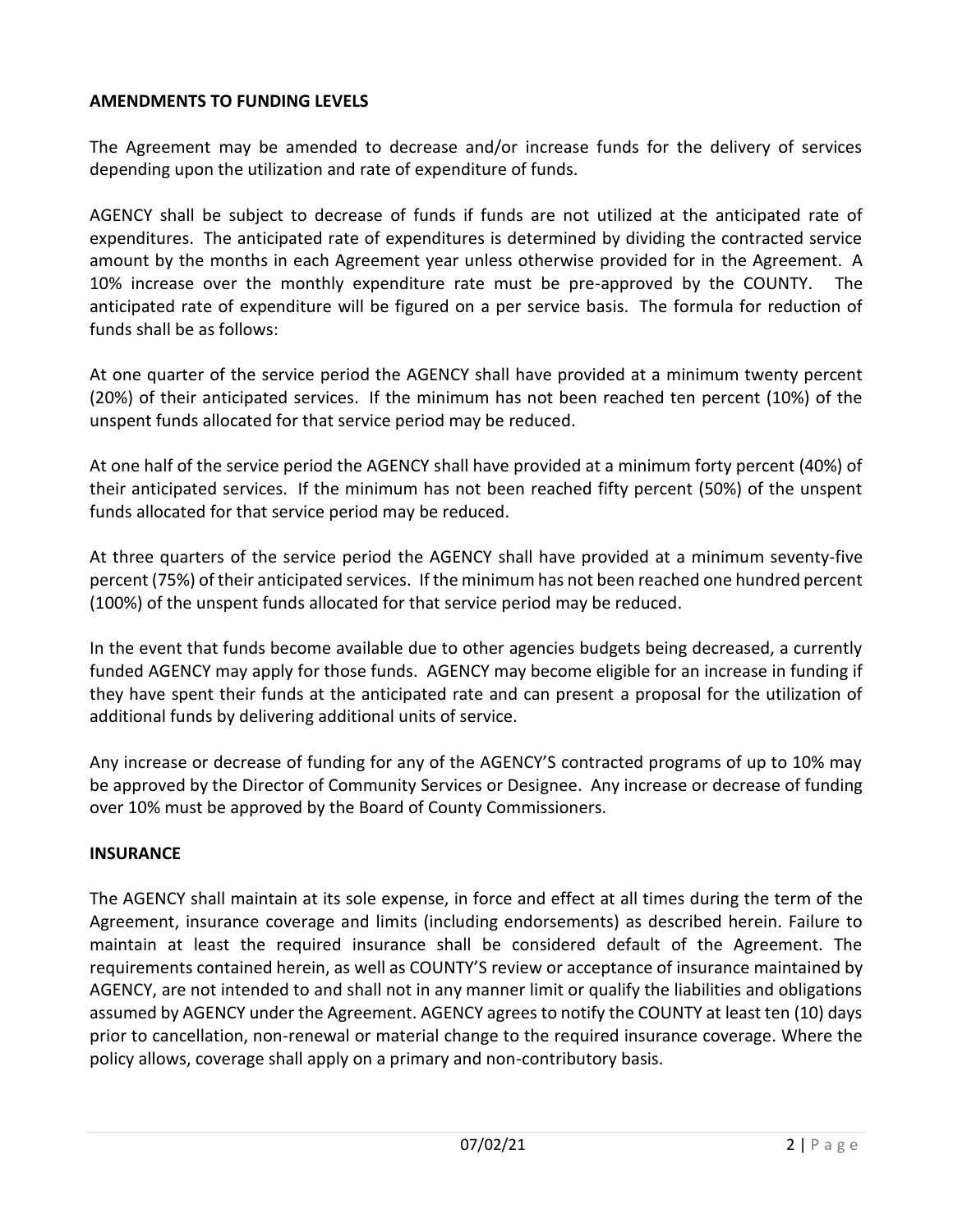- **A. Commercial General Liability:** AGENCY shall maintain Commercial General Liability at a limit of liability not less than \$500,000 combined single limit for bodily injury and property damage each occurrence. Coverage shall not contain any endorsement(s) excluding Contractual Liability or Cross Liability. Additional Insured Endorsement: The Commercial General Liability policy shall be endorsed to include, "Palm Beach County Board of County Commissioners, a Political Subdivision of the State of Florida, its Officers, Employees, and Agents" as an Additional Insured. A copy of the endorsement shall be provided to COUNTY upon request.
- **B. Workers' Compensation Insurance & Employer's Liability:** AGENCY shall maintain Workers' Compensation & Employer's Liability in accordance with Chapter 440 of the Florida Statutes.
- **C. Professional Liability:** AGENCY shall maintain Professional Liability, or equivalent Errors & Omissions Liability, at a limit of liability not less than \$1,000,000 each occurrence, and \$2,000,000 per aggregate. When a self-insured retention (SIR) or deductible exceeds \$10,000, COUNTY reserves the right, but not the obligation, to review and request a copy of AGENCY'S most recent annual report or audited financial statement. For policies written on a "claimsmade" basis, AGENCY warrants the Retroactive Date equals or precedes the effective date of the Agreement. In the event the policy is canceled, non-renewed, switched to an Occurrence Form, retroactive date advanced, or any other event triggering the right to purchase a Supplement Extended Reporting Period (SERP) during the term of the Agreement, AGENCY shall purchase a SERP with a minimum reporting period not less than three (3) years after the expiration of the Agreement term. The requirement to purchase a SERP shall not relieve the AGENCY of the obligation to provide replacement coverage. The Certificate of Insurance providing evidence of the purchase of this coverage shall clearly indicate whether coverage is provided on an "occurrence" or "claims-made" form. If coverage is provided on a "claimsmade" form the Certificate of Insurance must also clearly indicate the "retroactive date" of coverage.
- **D. Waiver of Subrogation:** Except where prohibited by law, AGENCY hereby waives any and all rights of Subrogation against the COUNTY, its officers, employees and agents for each required policy except Professional Liability. When required by the insurer, or should a policy condition not permit an insured to enter into a pre-loss agreement to waive subrogation without an endorsement, then AGENCY shall notify the insurer and request the policy be endorsed with a Waiver of Transfer of Rights of Recovery Against Others, or its equivalent. This Waiver of Subrogation requirement shall not apply to any policy that includes a condition to the policy specifically prohibiting such an endorsement or voids coverage should AGENCY enter into such an agreement on a pre-loss basis.
- **E. Certificates of Insurance:** On execution of the Agreement, renewal, within forty-eight (48) hours of a request by COUNTY, and upon expiration of any of the required coverage throughout the term of the Agreement, the AGENCY shall deliver to the COUNTY or COUNTY'S designated representative a signed Certificate(s) of Insurance evidencing that all types and minimum limits of insurance coverage required by the Agreement have been obtained and are in force and effect. Certificates shall be issued to: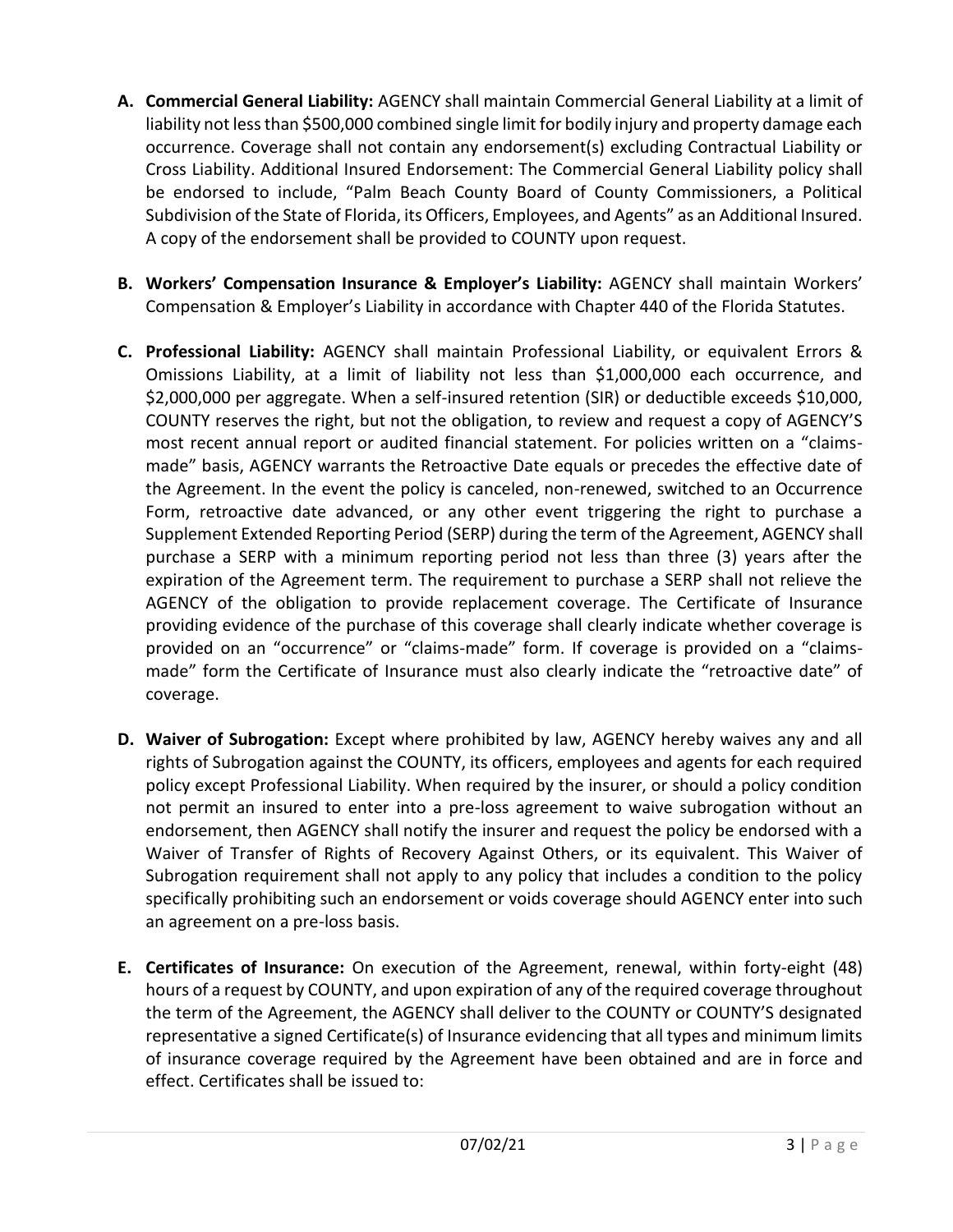Palm Beach County Board of County Commissioners

And may be addressed:

Palm Beach County Board of Commissioners c/o Community Services Department 810 Datura Street West Palm Beach, FL 33401 ATTN: Contracts Manager

**F. Right to Revise or Reject:** COUNTY, by and through its Risk Management Department in cooperation with the contracting/monitoring department, reserves the right to review, modify, reject, or accept any required policies of insurance, including limits, coverage, or endorsements.

### **INDEMNIFICATION**

AGENCY shall protect, defend, reimburse, indemnify, save and hold the COUNTY, its agents, employees, officers and elected officials harmless from and against any and all claims, liability, expense, loss, cost, damages or causes of action of every kind or character, including attorney's fees and costs, whether at trial or appellate levels or otherwise, arising during and as a result of their performance of the terms of the Agreement or due to the acts or omissions of AGENCY.

### **SUCCESSORS AND ASSIGNS**

The COUNTY and the AGENCY each binds itself and its partners, successors, executors, administrators and assigns to the other party and to the partners, successors, executors, administrators and assigns of such other party, in respect to all covenants of the Agreement. Except as above, neither the COUNTY nor the AGENCY shall assign, sublet, convey or transfer its interest in the Agreement without the prior written consent of the other.

#### **WARRANTIES AND LICENSING REQUIREMENTS**

The AGENCY represents and warrants that it has and will continue to maintain all licenses and approvals required to conduct its business, and that it will at all times conduct its business activities in a reputable manner. Proof of such licenses and approvals shall be submitted to the COUNTY'S representative upon request.

The AGENCY shall comply with all laws, ordinances and regulations applicable to the services contemplated herein, to include those applicable to conflict of interest and collusion. The AGENCY is presumed to be familiar with all federal, state, and local laws, ordinances, codes and regulations that may in any way affect the services offered.

The AGENCY represents and warrants that it is governed by a Board, or other appropriate body, whose members have no monetary conflict of interest. Further, the members must also serve the AGENCY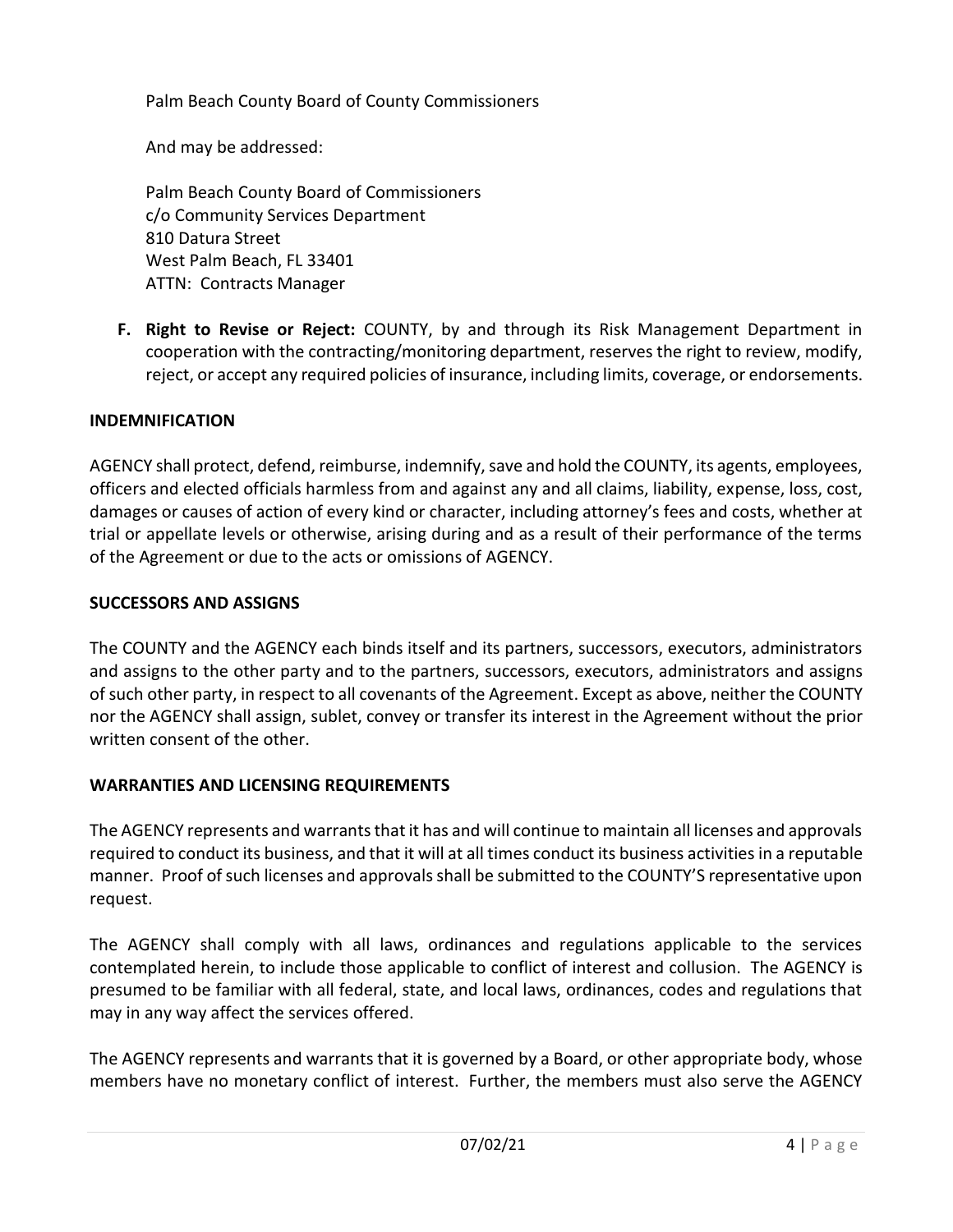without compensation, and the composition of the governing body must reasonably reflect Palm Beach County and/or client demographics.

The AGENCY shall comply with all legal criminal history record check regulations required for the population they serve. AGENCY will have and comply with policy that requires them to conduct a Level 1 or Level 2 Criminal Background Check as appropriate on applicants and volunteers being considered for positions that will provide services or will be around children, the elderly and other vulnerable adult populations, prior to start date. AGENCY may hire employees prior to obtaining the Level 2 background check results, the employees are only permitted to attend training and orientation during this period while they are waiting for their background check results. They are not allowed to have any contact with the clients during this period. Live Scan Screening proof must be provided that shows the scan was completed prior to an employee's start date. All criminal background checks shall be done at the expense of the AGENCY.

## **PERSONNEL**

The AGENCY warrants that all services shall be performed by skilled and competent personnel to the highest professional standards in the field. Any changes or substitutions in the AGENCY'S key personnel, or any personnel turnover which could adversely impact the AGENCY'S ability to provide services as may be listed herein must be made known to the COUNTY'S representative within five (5) working days of the change. AGENCY shall establish and consistently utilize an allocation methodology for personnel costs for program activities supported by multiple sources.

All of the services required hereinunder shall be performed by the AGENCY or under its supervision. The AGENCY further represents that it has, or will secure at its own expense, all necessary personnel required to perform the services under the Agreement, and that they shall be fully qualified and, if required, authorized, permitted, and/or licensed under State and local law to perform such services. Such personnel shall not be employees of or have any contractual relationship with the COUNTY.

All of the AGENCY'S personnel (and all Subcontractors), while on COUNTY premises, will comply with all COUNTY requirements governing conduct, safety and security.

## **REGULATIONS; LICENSING REQUIREMENTS**

The AGENCY shall comply with all laws, ordinances and regulations applicable to the services contemplated herein, to include those applicable to conflict of interest and collusion. AGENCY is presumed to be familiar with all federal, state and local laws, ordinances, codes and regulations that may in any way affect the services offered.

## **NONDISCRIMINATION**

The COUNTY is committed to assuring equal opportunity in the award of contracts and complies with all laws prohibiting discrimination. Pursuant to Palm Beach County Resolution R2017-1770, as may be amended, the AGENCY warrants and represents that throughout the term of the Agreement, including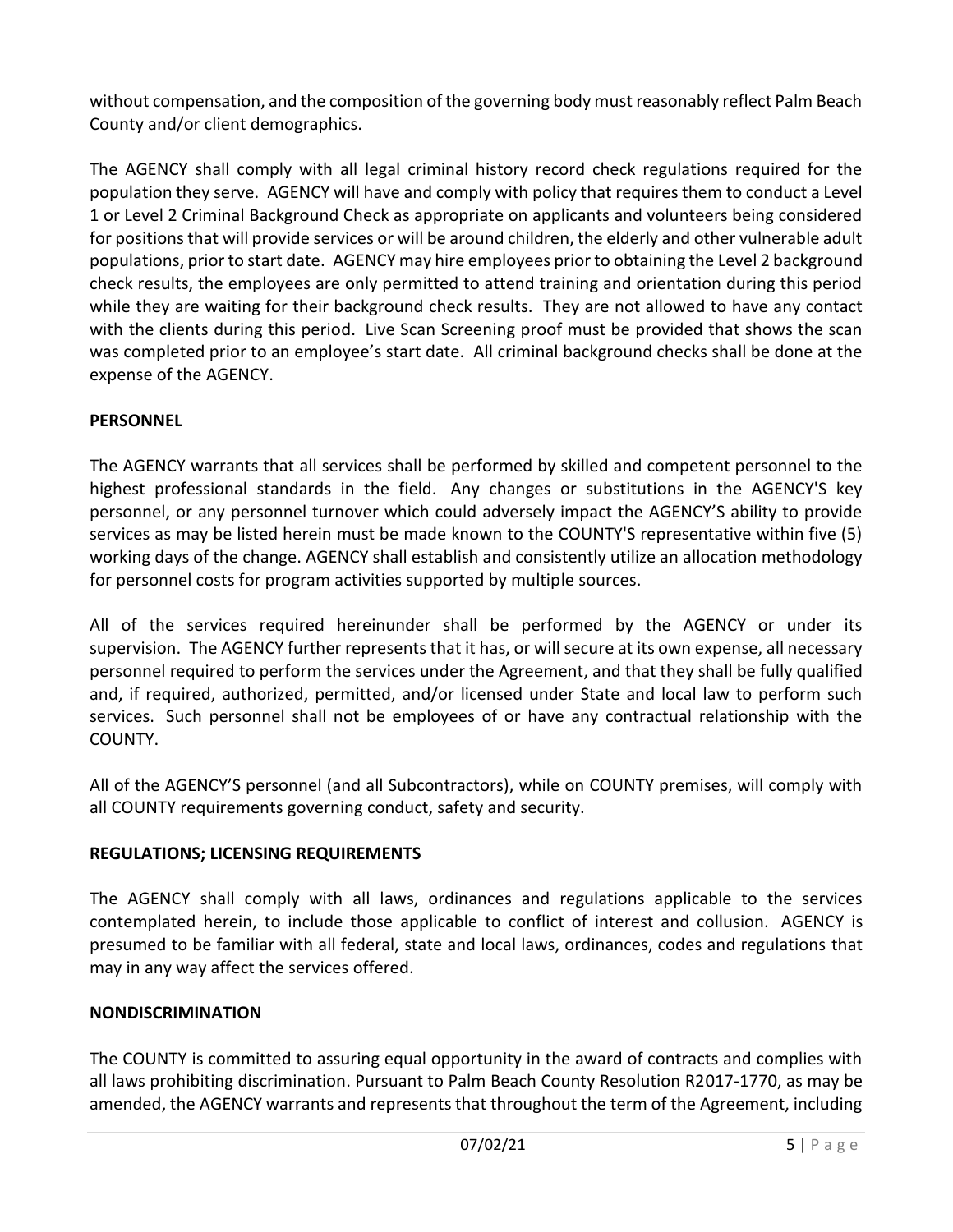any renewals thereof, if applicable, all of its employees are treated equally during employment without regard to race, color, religion, disability, sex, age, national origin, ancestry, marital status, familial status, sexual orientation, gender identity or expression, or genetic information. Failure to meet this requirement shall be considered default of the Agreement.

As a condition of entering into the Agreement, the AGENCY represents and warrants that it will comply with the COUNTY'S Commercial Nondiscrimination Policy as described in Resolution 2017-1770, as amended. As part of such compliance, the AGENCY shall not discriminate on the basis of race, color, national origin, religion, ancestry, sex, age, marital status, familial status, sexual orientation, gender identity or expression, disability, or genetic information in the solicitation, selection, hiring or commercial treatment of subcontractors, vendors, suppliers, or commercial customers, nor shall the AGENCY retaliate against any person for reporting instances of such discrimination. The AGENCY shall provide equal opportunity for subcontractors, vendors and suppliers to participate in all of its public sector and private sector subcontracting and supply opportunities, provided that nothing contained in this clause shall prohibit or limit otherwise lawful efforts to remedy the effects of marketplace discrimination that have occurred or are occurring in the COUNTY'S relevant marketplace in Palm Beach County. The AGENCY understands and agrees that a material violation of this clause shall be considered a material breach of the Agreement and may result in termination of the Agreement, disqualification or debarment of the company from participating in COUNTY contracts, or other sanctions. This clause is not enforceable by or for the benefit of, and creates no obligation to, any third party. AGENCY shall include this language in its subcontracts.

# **REMEDIES**

The Agreement shall be governed by the laws of the State of Florida. Any legal action necessary to enforce the Agreement will be held in a court of competent jurisdiction located in Palm Beach County, Florida. No remedy herein conferred upon any party is intended to be exclusive of any other remedy, and each and every such remedy shall be cumulative and shall be in addition to every other remedy given hereunder or now or hereafter existing at law or in equity, by statute or otherwise. No single or partial exercise by any party of any right, power, or remedy hereunder shall preclude any other or further exercise thereof.

No provision of the Agreement is intended to, or shall be construed to, create any third party beneficiary or to provide any rights to any person or entity not a party to the Agreement, including but not limited to any citizen or employees of the COUNTY and/or AGENCY.

# **AGENCY'S PROGRAMMATIC REQUIREMENTS**

Failure to provide the information required by this Article in a timely fashion and in the format required, and to comply with the requirements of this Article will constitute a material breach of the Agreement and may result in termination of the Agreement.

The AGENCY agrees to specific programmatic requirements, including but not limited to, the following.

A. AGENCY shall maintain separate financial records for Financially Assisted Agencies (FAA) Agreement funds and account for all receipts and expenditures, including direct and indirect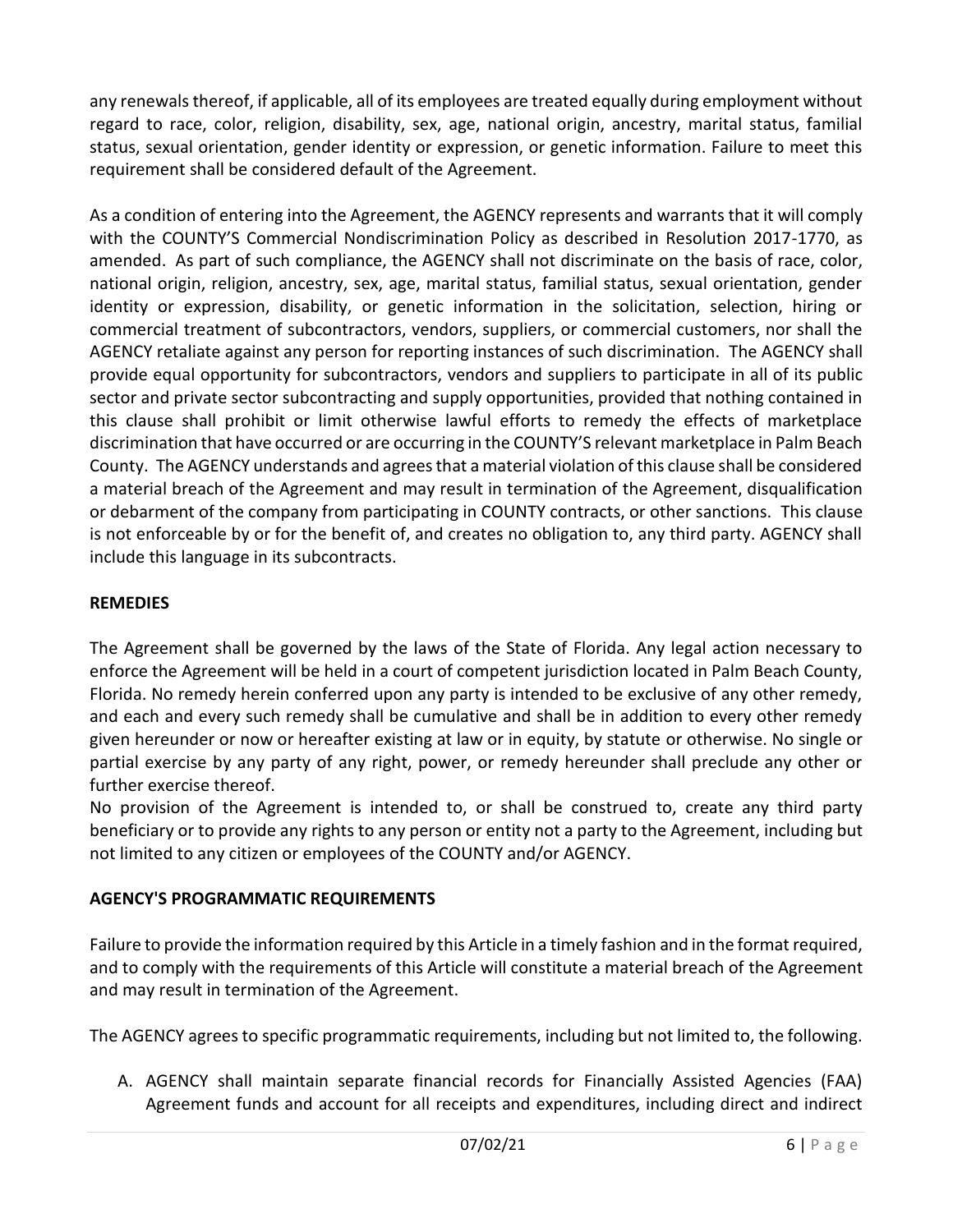cost allocations in accordance with Generally Accepted Accounting Principles (GAAP), by individual service categories, and by administration and program costs. Financially Assisted Agencies' cost allocations are to be completed and posted by service category, delineating program and administrative costs, to the general ledger on a monthly basis. The backup documentation, including copies of paid receipts, copies of checks, invoices, or any other applicable documents acceptable to the DEPARTMENT, will be requested as desk and/or onsite monitoring on a periodic basis. Allowable administrative expenses shall not exceed fifteen percent (15%) and shall be inclusive with the unit cost of service. The administrative cost shall be maintained at individual service category and shall be available in the detailed general ledger. These costs must support the unit rate and number of units billed.

- B. AGENCY shall submit quarterly the Cash Flow Commitment Statement along with the following financial statements:
- 1. Statement of Cash Flows
- 2. Statement of Activities
- 3. Statement of Financial Position
- C. AGENCY shall be chartered or registered with the Florida Department of State, have been incorporated for at least one AGENCY fiscal year and have provided services for at least six months. COUNTY assistance shall not exceed twenty-five percent (25%) of the AGENCY'S total operating budget, unless otherwise approved by the Board of County Commissioners. If approved for funding, a formal agreement shall be executed, and payment will be made by reimbursement of documented expenses. The AGENCY must provide a report at the end of the fiscal year showing that it is within the cap of COUNTY assistance not exceeding twenty-five percent (25%) of the AGENCY'S total operating budget.
- D. AGENCY shall promptly reimburse the COUNTY for any funds that are misused, misspent, unspent, or are for any reason deemed to have been spent on ineligible expenses.
- E. AGENCY shall maintain records in accordance with the Public Records Law, Chapter 119, Florida Statutes.
- F. AGENCY shall ensure that no private or confidential data collected, maintained or used during the course of the Agreement period shall be disseminated, except as authorized by statute during the Agreement period or thereafter.
- G. AGENCY shall allow COUNTY, through the DEPARTMENT, to both fiscally and programmatically monitor the AGENCY to assure that its fiscal and programmatic goals and conduct, as outlined in the **SCOPE OF WORK, UNITS OF SERVICE RATE AND DEFINITION,** and **LOGIC MODEL** are adhered to. All contracted programs/services will be monitored at least yearly and possibly twice-yearly. The DEPARTMENT staff will utilize and review other Funder's licensing or accreditation monitoring results. A copy of all grant audits and monitoring reports by other funding entities are required to be provided to the COUNTY. Services will be monitored against administrative and programmatic standards designed to measure program efficiency and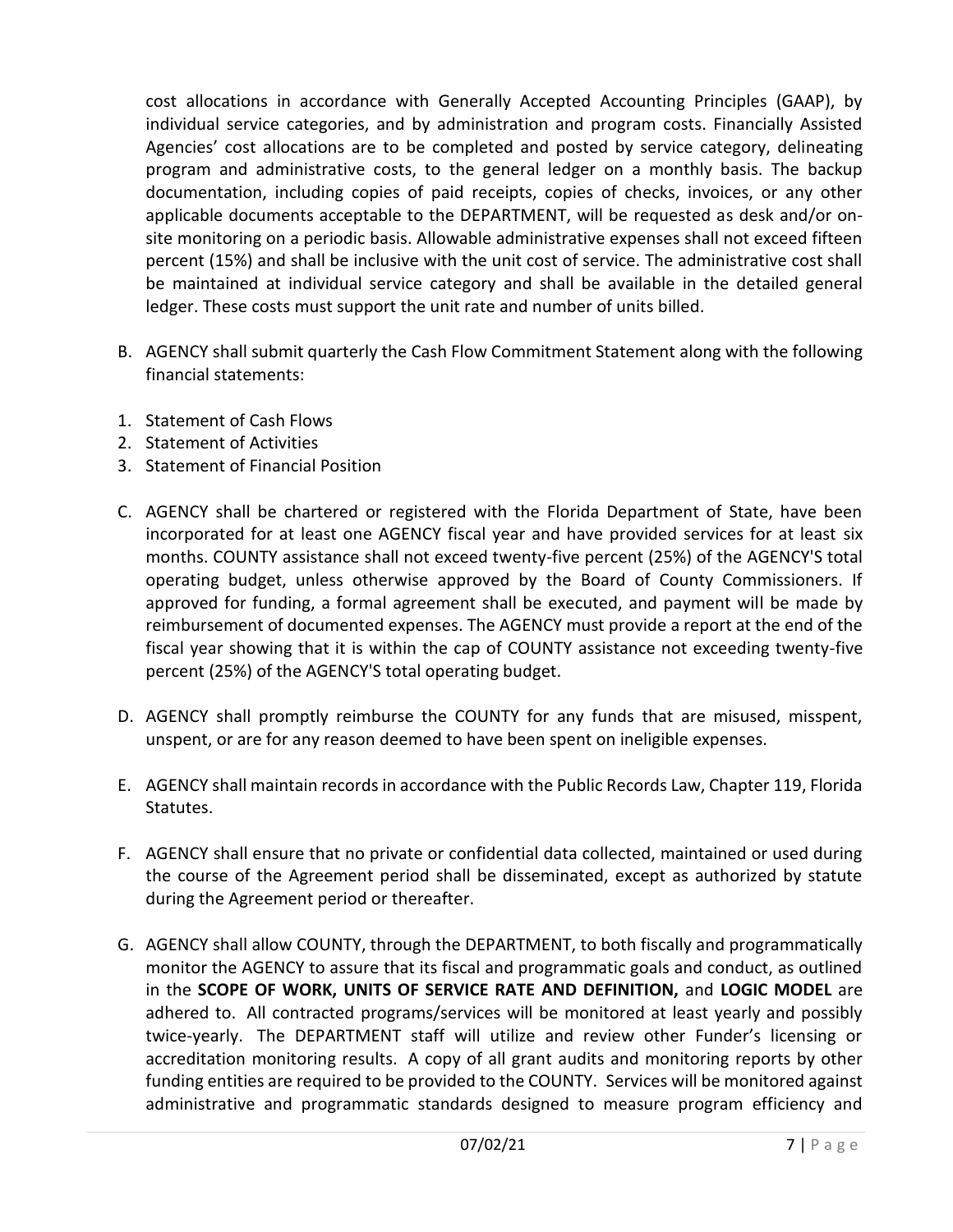effectiveness. The AGENCY shall maintain business and accounting records detailing the performance of the Agreement. Authorized representatives or agents of the COUNTY and/or the DEPARTMENT shall have access to records upon reasonable notice for purposes of review, analysis, inspection and audit.

- H. AGENCY shall be monitored by the information within the Agreement, **SCOPE OF WORK, UNITS OF SERVICE RATE AND DEFINITION,** and **LOGIC MODEL,** and current FAA monitoring tool.
- I. AGENCIES with findings during the monitoring phase shall complete a Grant Compliance Agreement within 30 days outlining how and when findings will be resolved.
- J. Data Entry:

AGENCY shall provide the DEPARTMENT with client level data as stated in the FAA Program Data Reporting Instructions. AGENCY shall attend data trainings as required by the DEPARTMENT. Data shall be entered for each program into the designated reporting system or spreadsheet as clients are served. Data submitted shall clearly document all client admissions and discharges under the Agreement, as well as all programs, program participants, and strategies under the Agreement, as applicable. Data entered in the designated website reporting system or spreadsheet shall be consistent with the data maintained in the AGENCY'S client files. Data entered incorrectly shall be corrected within the timeframe designated by the DEPARTMENT upon discovery of error or notification of error, whichever occurs first. Failure to provide this information in a timely fashion and in the format required is a material breach of the Agreement and a basis for termination of the Agreement. AGENCY shall enter client data into the designated data reporting system or spreadsheet within ten (10) business days of the client activity in the program. Required data for collection include gender, veteran status, racecensus categories, ethnicity-census categories, date of birth and age, and living arrangement at program entry and exit. More detailed data collection requirements can be found on the FAA website under the FAA Program Data Reporting Instructions section, located at:

<http://discover.pbcgov.org/communityservices/financiallyassisted/>

Final client data entry shall be completed by October 15th of each year to ensure compliance with the Agreement, as well as to determine AGENCY'S progress in attaining its goals as outlined in **SCOPE OF WORK**.

K. Required Data Systems:

AGENCIES receiving COUNTY funds in the Homeless and Housing Category, in the Economic Stability/Poverty Category, including the Securing Our Future Initiative, and in the Behavioral Health Category agree to be partners in the community's Client Management Information System (CMIS), to execute the necessary Partner and User Agreements, and to fully comply with the terms and conditions as set forth in these documents, unless otherwise directed by the DEPARTMENT.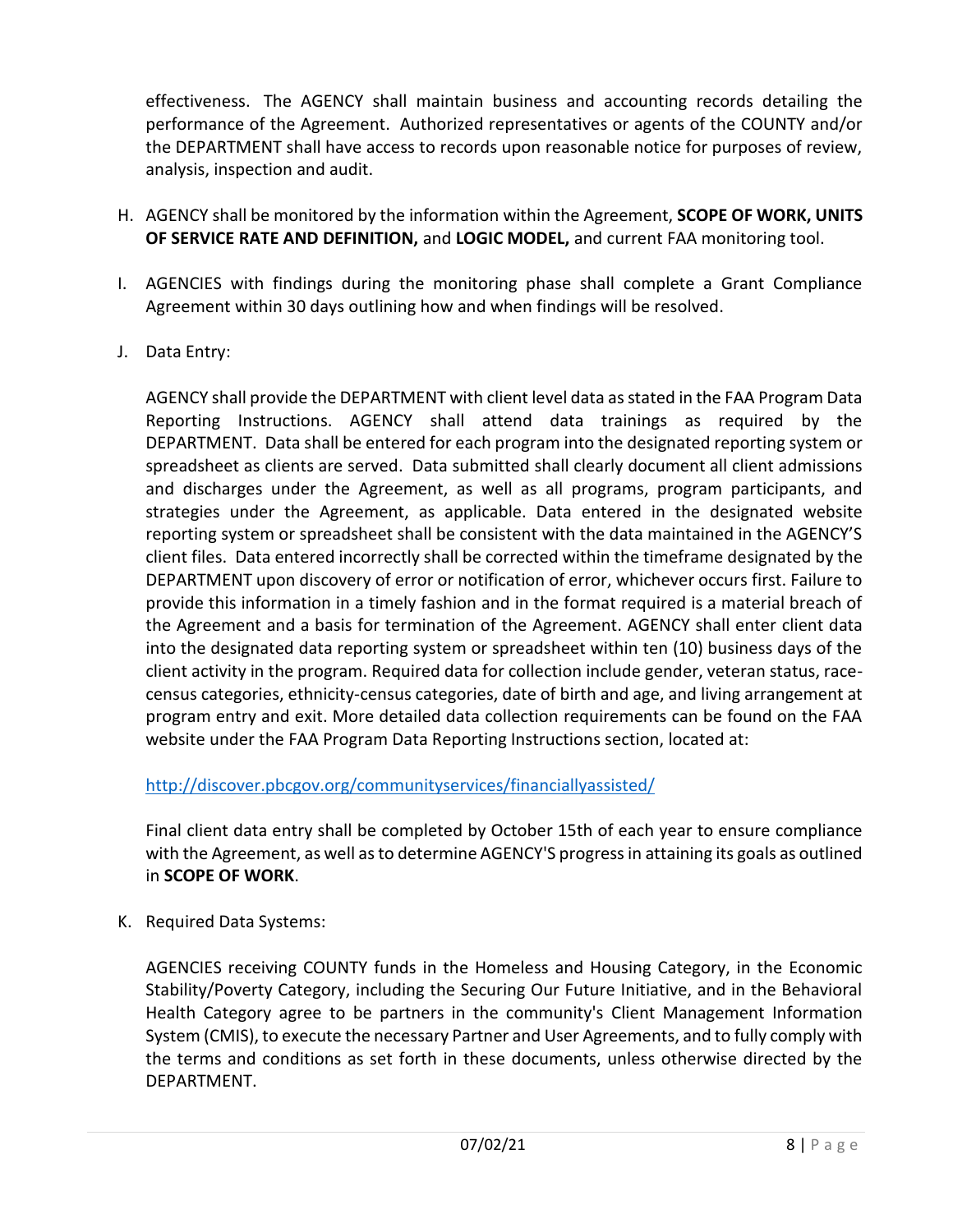Special Needs and Domestic Violence/Sheltering subpopulations agreements shall use SAMIS as the required data entry system.

For behavioral health agreements, the Concordia Portal and any other data reporting system designated by COUNTY shall also be a source used for data collection.

The CMIS system and any other data reporting system designated by the COUNTY will be the source for all data used to determine compliance with programmatic contractual requirements. AGENCIES shall submit quarterly programmatic outcomes and fiscal reports using the templates provided by the DEPARTMENT.

- L. All behavioral health agencies providing care coordination services shall provide documentation of executed Memorandum of Understanding (MOU) with behavioral health providers required to meet the needs of families in multiple areas of the COUNTY.
- M. AGENCY agrees to not use or disclose protected health information, defined as individually identifiable health information, other than permitted or required by the Agreement or as required by law.
- N. Category Specific Requirements:

AGENCY shall have clearly written eligibility criteria and process that includes the following:

- a. Client must be a resident of Palm Beach County
- b. For Economic Stability/Poverty Category, program shall:
	- Be income based.
	- Have income documented.
	- Report the method of eligibility determination in each individual client file.
	- Demonstrate that AGENCY complied with eligibility policy to determine eligibility for each client.
	- Serve households at or below 100% of the Federal Poverty Level (FPL).
- c. For Securing Our Future Initiative only:
	- Serve households with a child between 0-18 within the household.
	- Serve households at or below 200% of the Federal Poverty Level (FPL), with an emphasis on households at or below 100% FPL.
	- Ensure the client is enrolled in the Employ Florida Database.
	- Ensure that clients participate in orientation/community group sessions.
	- Ensure that AGENCY adheres to Securing Our Future Initiative guidelines.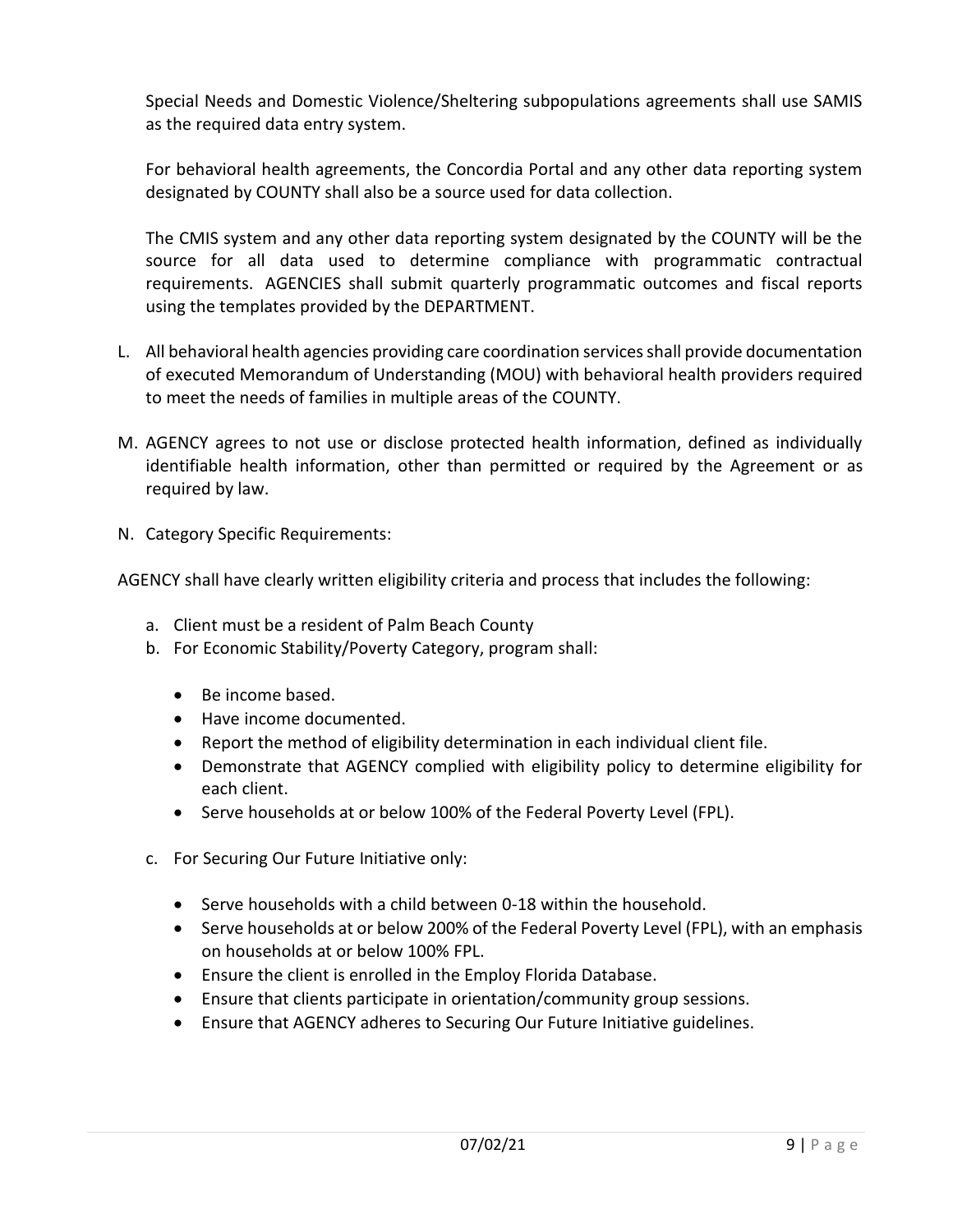- d. For the Special Needs subpopulation only:
	- Client must have a disability, which is defined under the Americans with Disabilities Act (ADA), as a person who has a physical or mental impairment that substantially limits one or more major life activity, as a person who has a history or record of such an impairment, or as a person who is perceived by others as having such an impairment. A disability does not require a formal medical diagnosis. AGENCY shall determine client eligibility based on the AGENCY'S applicable Policy and Procedures.
- e. For the Homeless and Housing Category and Domestic Violence subcategory:
	- Agency shall maintain in their files proof that the client served was referred through the Coordinated Entry System (Homelessness Category Only).
	- Agency shall remain a member in good standing of the Palm Beach County Homeless and Housing Alliance (HHA). To qualify as a member in good standing of the HHA, AGENCY shall meet the HHA attendance requirements: sixty percent (60%) attendance at the general HHA meetings and seventy percent (70%) attendance at the subcommittee meetings, as defined in the HHA Bylaws, Article 3, Section 2 found at www.hhapbc.org.
	- Agencies that are not current members of the HHA shall join the HHA and attend the new member's orientation within the first three (3) months of the Agreement and maintain a certificate of their completed training.
	- AGENCY programs shall comply with HHA Program Standards.
	- Eligibility shall be in accordance to the Federal HUD Guidelines.
- f. Eligibility for the Seniors subpopulation shall be individuals at an age of sixty (60) years and above.
- O. Disclosure of Incidents:

AGENCY shall inform COUNTY by telephone of all unusual incidents that involved any FAA Clients within 4 - 8 hours of the occurrence of the incidents, and follow up with the Community Services Department Incident Notification Form within twenty-four (24) hours. This includes incidents occurring in or out of the facilities or on approved trips away from the facility. An unusual incident is defined as any alleged, suspected, or actual occurrence of an incident that adversely affects the health and safety of the FAA Clients. All of the incidents require that immediate action is taken to protect FAA Clients from further harm, that an investigation is conducted to determine the cause of the incident and contributing factors, and that a prevention plan is developed to reduce the likelihood of further occurrences. Examples include but are not limited to physical, verbal or sexual abuse.

For FAA Clients who are children or adolescent, the AGENCY shall inform COUNTY by telephone of all unusual incidents that involved any FAA Clients within 2-4 hours of the occurrence of the incidents and follow up with the Community Services Department Incident Notification Form within twenty-four (24) hours. This includes incidents occurring in or out of the facilities or on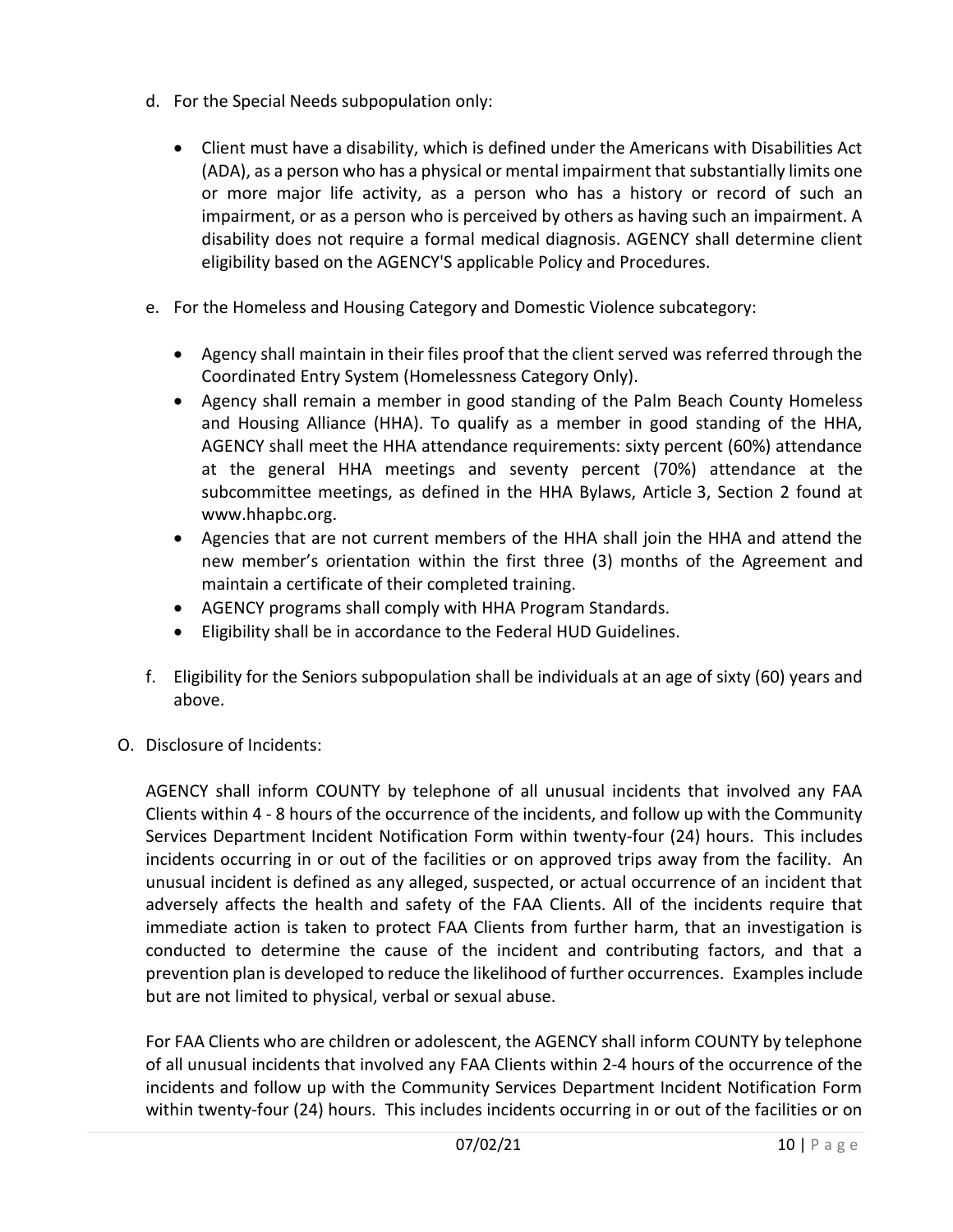approved trips away from the facility. A written report must follow within 24 hours of the incidents. An unusual incident is defined as any alleged, suspected, or actual occurrence of an incident that adversely affects the health and safety of the FAA Clients. All of the incidents require that immediate action is taken to protect FAA Clients from further harm, that an investigation is conducted to determine the cause of the incident and contributing factors, and that a prevention plan is developed to reduce the likelihood of further occurrences. Examples include but are not limited to physical, verbal or sexual abuse.

AGENCIES that provide services to, or will be in the vicinity of children, the elderly and other vulnerable adult populations, will have and comply with a policy that requires them to conduct a Level 2 Criminal Background Check every five (5) years for applicants and volunteers being considered or currently in positions.

- P. AGENCY shall have an approved Succession Plan indicating how they will communicate to DEPARTMENT if Key Personnel of Senior Management plans to leave the AGENCY. AGENCY shall provide an action plan and timeline for replacement.
- Q. AGENCY shall notify COUNTY through the Community Services Incident Notification Process and follow up with the Community Services Department Incident Notification Form within fourteen (14) business days of the following:
	- 1. Resignation/Termination of CEO, President and/or CFO.
	- 2. Resignation/Termination of Key FAA funded staff.
	- 3. FAA Funded Staff vacancy position over 90 days.
	- 4. Loss of funding from anther Funder that could impact service delivery.
	- 5. New credit lines established with creditors, or any other new debt incurred (including loans taken out on mortgages).
	- 6. Inability to have three (3) month's cash flow on hand.
	- 7. Temporary interruption of services delivery due to emergency, natural or unnatural disaster.
	- 8. Other incidents that may occur unexpectedly and is not covered above.
- R. AGENCY shall provide Key Personnel appropriate training according to their staff qualifications, including but not limited to:
	- 1. Racial Equity Training;
	- 2. Trauma-Informed Care (TIC), Adverse Childhood Experiences (ACEs), Motivational Interviewing (MI) training;
	- 3. Cultural competency training;
	- 4. Lesbian, Gay, Bi-Sexual, Transgender, Questioning (LGBTQ) Cultural Competency; and
	- 5. Behavioral Health Agencies Only AGENCY shall ensure that staff receive wraparound training.
- S. AGENCY shall provide a roster of Board of Directors, with titles, addresses, phone numbers and a copy of the Board By-Laws.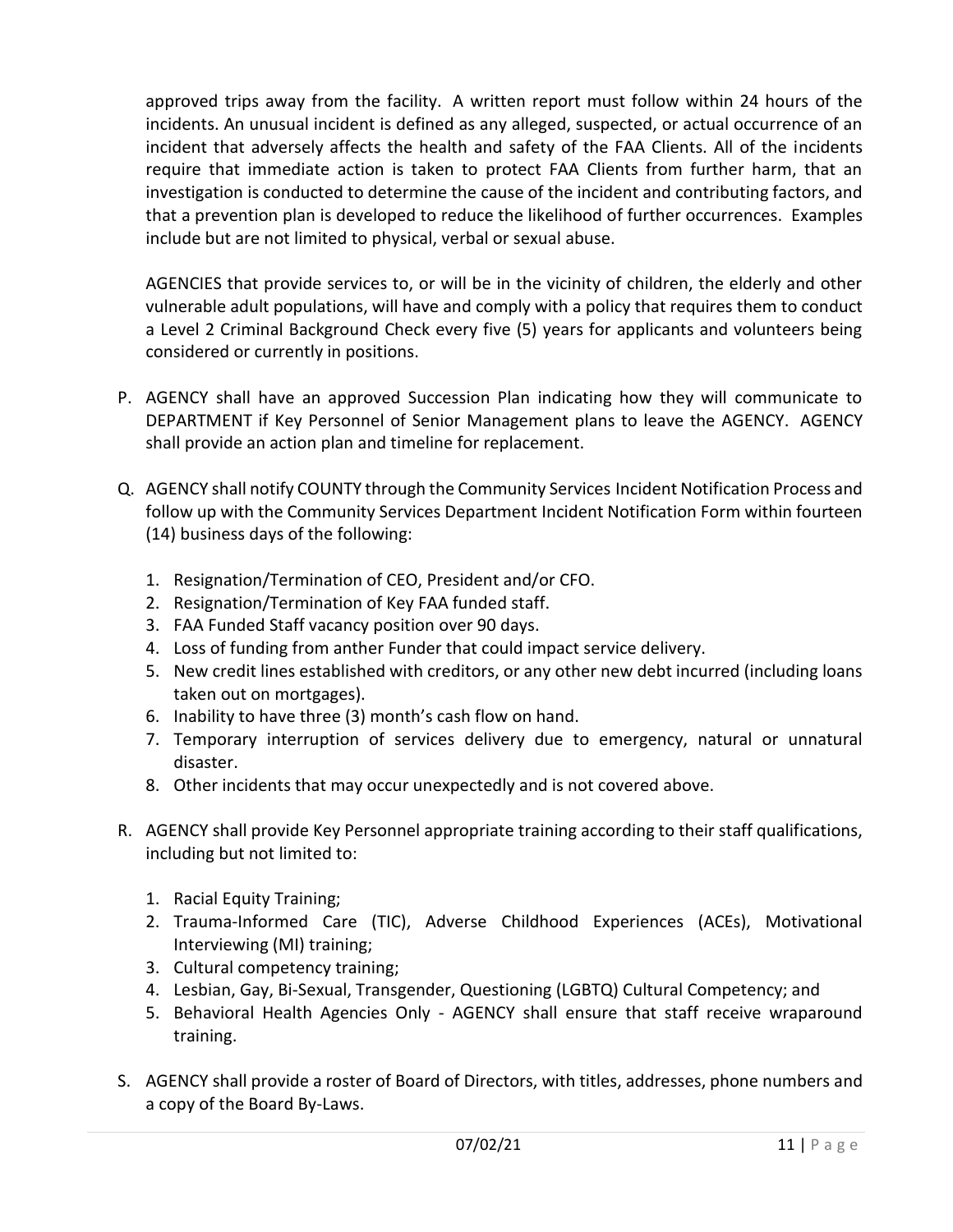- T. AGENCY shall provide a copy of their revised budget if there are programmatic changes. This revised budget shall be reviewed, discussed and approved by the DEPARTMENT Program and Fiscal Staff.
- U. AGENCY shall submit annually to 211 Palm Beach/Treasure Coast, Inc. information regarding available services and related information about Impact Partner and the funded program(s), as requested by 211 Palm Beach/Treasure Coast, Inc.
- V. AGENCY Engagement

The DEPARTMENT and COUNTY relies on all agencies to help ensure that our community recognizes the importance of the work we do together. Palm Beach County residents should know about the specific work covered in the Agreement, and also know about the DEPARTMENT: who it is, its role in funding, how it works, and what they – the taxpayers – are funding.

The names and logos of the AGENCY or program funded under the Agreement and the DEPARTMENT and COUNTY are to be displayed in all communications, education and outreach materials. The DEPARTMENT is to be identified as the funder, or one of the funders if there are more than one. The two (2) logos approved are below:



Specific Activities – Mandatory:

- When AGENCY describes the DEPARTMENT in written material (including new releases), use the language provided below and available on the AGENCY'S website http://discover.pbcgov.org/communityservices/Pages/default.aspx
- To promote independence and enhance the quality of life in Palm Beach County by providing effective and essential services to residents in need.
- Display the DEPARTMENT and COUNTY logo according to the guidelines at http://discover.pbcgov.org/communityservices/Pages/Publications.aspx on any printed promotional material paid for using the DEPARTMENT and COUNTY funds including stationery, brochures, flyers, posters, etc., describing or referring to a program or service funded by the DEPARTMENT and COUNTY.

Specific Activities – Recommended:

• Identify the DEPARTMENT and COUNTY as a funder in media interviews when possible, and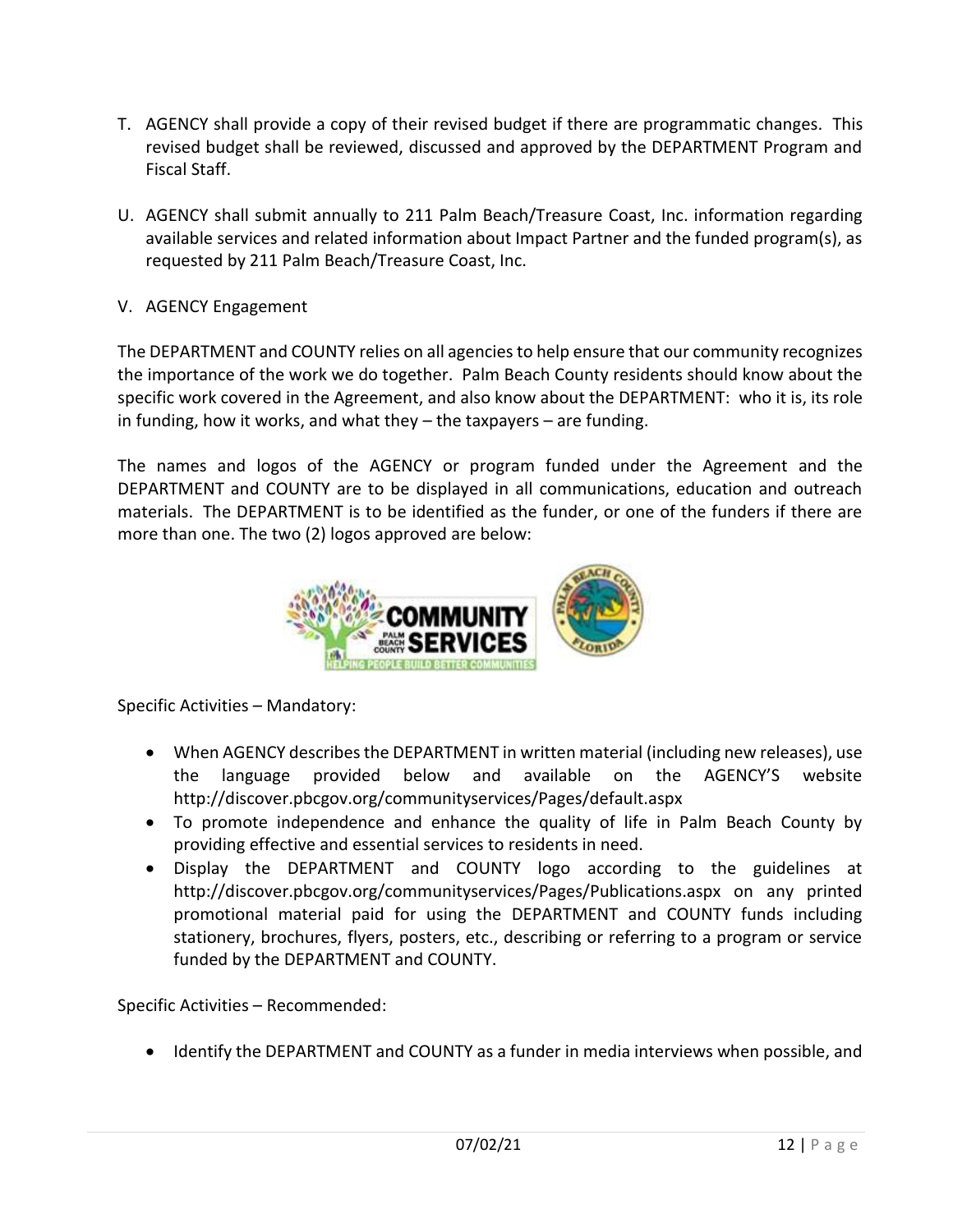- Notify the DEPARTMENT staff of any news release or media interview relating to the Agreement or the program funded under the Agreement so the coverage can be promoted using appropriate media channels, and
- Place signage/LOGO in AGENCY'S main office/lobby and all additional work/service sites visible to the public, identifying the DEPARTMENT and COUNTY as a funder, and
- Display the DEPARTMENT and COUNTY logo according to this posted guideline http://discover.pbcgov.org/communityservices/Pages/Publications.aspx on AGENCY'S website with a hyperlink to the DEPARTMENT and COUNTY website http://discover.pbcgov.org/communityservices/Pages/default.aspx, and
- Display the DEPARTMENT logo on signs and banners at events open to the public (excluding fund-raising events) promoting funded programs that AGENCY sponsors or participates in.
- W. The Logic Model is incorporated into the Agreement, and may be amended during the term of the Agreement. AGENCY agrees to comply with the Logic Model, as amended.
- X. In accordance with section 119.0721(2), Florida Statutes, Social Security Numbers (SSN) may be disclosed to another governmental entity or its agents, employees, or contractors, if disclosure is necessary for the receiving entity to perform its duties and responsibilities. The receiving governmental entity, and its agents, employees, and contractors shall maintain the confidential and exempt status of such numbers.

## **AGENCY CERTIFICATION/NONPROFITS FIRST**

It is the policy of the COUNTY that all agencies receiving funding through the Financially Assisted Agencies Program must participate in the Agency Certification process developed by Nonprofits First (CENTER). Agencies must achieve an Excellence in Nonprofit Management or Sound Nonprofit Management certification. Core Infrastructure will not be accepted.

All new FAA funded agencies will complete certification within eighteen (18) months of their initial COUNTY Agreement and make significant progress towards achievement of certification standards within the first six (6) months. To comply with this policy, AGENCY will provide written documentation of completion of the agency-wide self-assessment from the CENTER, by April 15th of each year. AGENCY will work in collaboration with the CENTER using the certification assessment tool provided by the CENTER and approved by the DEPARTMENT. AGENCY understands that selfassessment is an initial step towards Agency Certification. All currently certified agencies will be required to maintain their certification status throughout their Agreement period.

Nonprofit First Certification will be optional for Agencies that request and are approved through the FAA Nonprofits First Exemption Process. This request must be received by the FAA Grant Compliance Specialist by December 31st of each year. Agencies not requesting an exemption must go through the Nonprofit First Certification stated above.

The FAA Nonprofit First exemption requires documentation of certification from another funding or oversight body recognized by their industry, or if their agency has received two (2) consecutive monitoring reports from FAA with no findings. This exemption is valid for one year and must be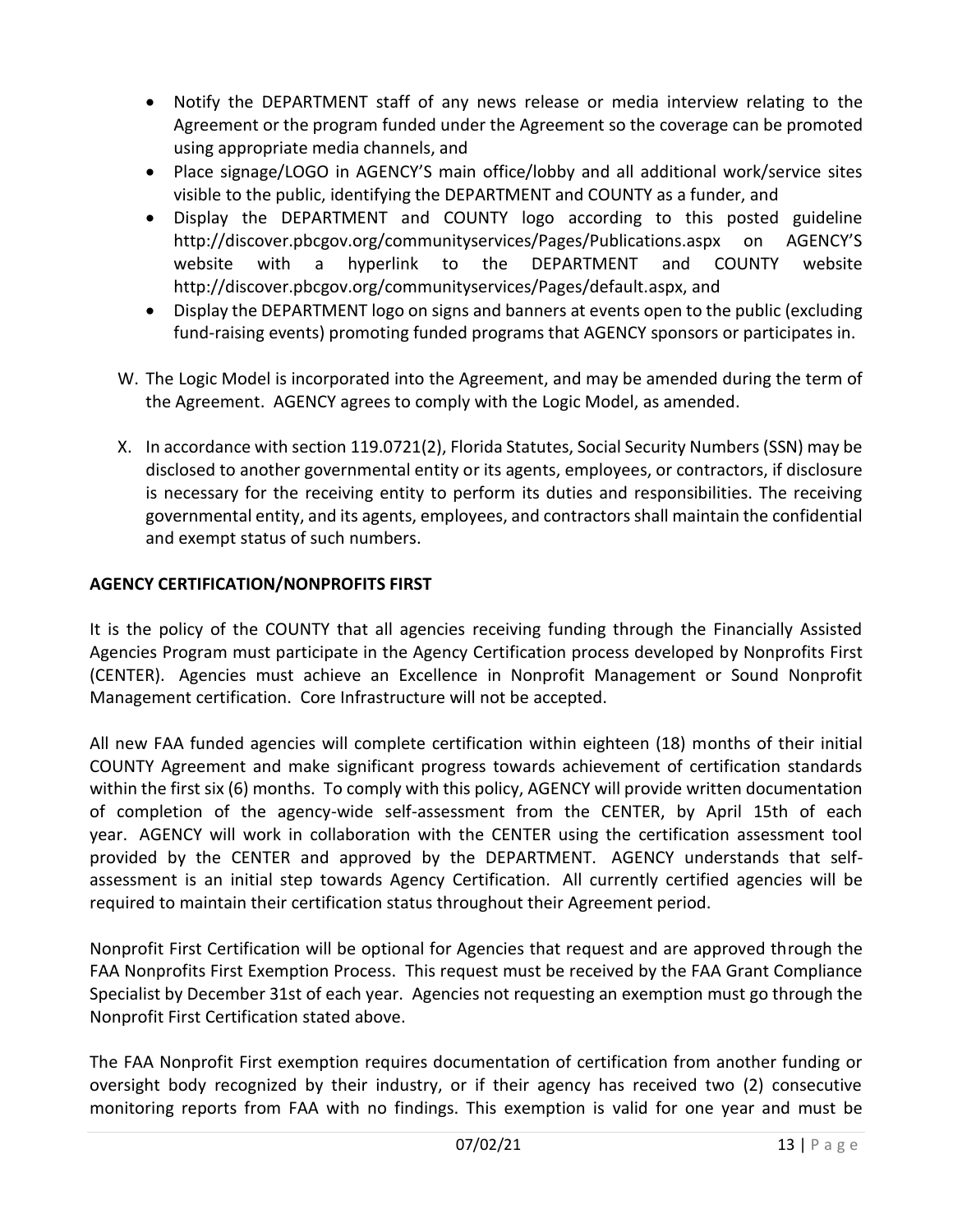requested on a yearly basis. If AGENCY is funded by another funder, they may require the Nonprofit First Certification. The FAA Nonprofit First exemption only exempts the Agency from the FAA program requirement of being certified by the CENTER.

## **ACCESS AND AUDIT REQUIREMENTS**

The AGENCY shall maintain adequate records to justify all charges, expenses, and costs incurred in estimating and performing the work for at least five (5) years after completion or termination of the Agreement. The COUNTY shall have access to such books, records, and documents as required in this section for the purpose of inspection or audit during normal business hours, at the AGENCY'S place of business.

AGENCY shall establish policies and procedures and provide a statement, stating that the accounting system or systems established by the AGENCY, has appropriate internal controls, checking the accuracy and reliability of accounting data, and promoting operating efficiency.

The AGENCY will provide a final close out report and Financial Reconciliation Statement, accounting for all funds expended hereunder, no later than 30 days from the Agreement end date.

Palm Beach County has established the Office of the Inspector General in Palm Beach County Code 2- 421 through 2-440, as may be amended, which is authorized and empowered to review past, present and proposed COUNTY contracts, transactions, accounts and records. The Inspector General has the power to subpoena witnesses, administer oaths and require the production of records, and audit, investigate, monitor, and inspect the activities of the AGENCY, its officers, agents, employees, and lobbyists in order to ensure compliance with Agreement requirements and detect corruption and fraud.

Failure to cooperate with the Inspector General or interference or impeding any investigation shall be in violation of Palm Beach County Code 2-421 through 2-440, and punished pursuant to section 125.69, Florida Statutes, in the same manner as a second degree misdemeanor.

The AGENCY shall have all audits completed by an Independent Certified Public Accountant (IPA) who shall either be a Certified Public Accountant or a Public Accountant licensed under Chapter 473, Florida Statutes. The IPA shall state that the audit complied with the applicable accounting principles.

- A. The annual financial audit report shall include all management letters and the AGENCY'S response to all findings, including corrective actions to be taken.
- B. The annual financial audit report shall include a schedule of financial assistance specifically identifying all contracts, agreements and grant revenue by sponsoring agency and contract/agreement grant number.
- C. Two bound originals (electronic or hard copy) of the audit is due within 30 days after receipt of the financial audit report by the Independent Certified Public Accountant or a Public Accountant licensed under Chapter 473, Florida Statutes, or nine (9) months after the close of the fiscal year. The complete financial audit report, including all items specified herein, shall be sent directly to: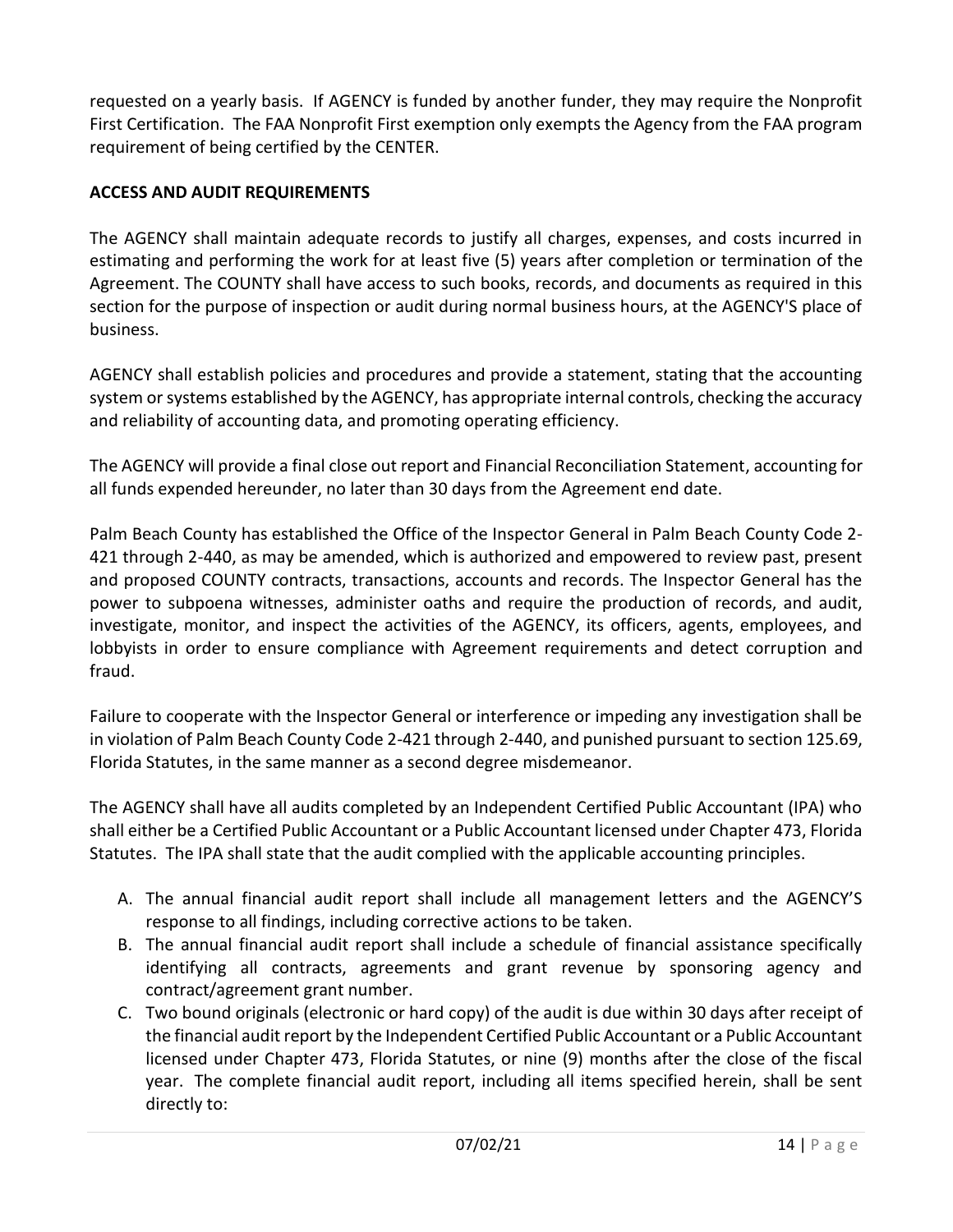Community Services Department Attn: FAA Program Monitor Palm Beach County 810 Datura Street West Palm Beach, Florida 33401

#### **CONFLICT OF INTEREST**

The AGENCY represents that it presently has no interest and shall acquire no interest, either direct or indirect, which would conflict in any manner with the performance of services required hereunder, as provided for in Chapter 112, Part III, Florida Statutes, and Palm Beach County Code of Ethics. The AGENCY further represents that no person having any such conflict of interest shall be employed for said performance of services.

The AGENCY shall promptly notify the COUNTY'S representative, in writing, by certified mail, of all potential conflicts of interest of any prospective business association, interest or other circumstance which may influence or appear to influence the AGENCY'S judgment or quality of services being provided hereunder. Such written notification shall identify the prospective business association, interest or circumstance, and the nature of work that the AGENCY may undertake, and shall request an opinion of the COUNTY as to whether the association, interest or circumstance would, in the opinion of the COUNTY, constitute a conflict of interest if entered into by the AGENCY. The COUNTY agrees to notify the AGENCY of its opinion by certified mail within thirty (30) days of receipt of notification by the AGENCY. If, in the opinion of the COUNTY, the prospective business association, interest or circumstance would not constitute a conflict of interest by the AGENCY, the COUNTY shall so state in the notification and the AGENCY shall, at its option, enter into said association, interest or circumstance and it shall be deemed not in conflict of interest with respect to services provided to the COUNTY by the AGENCY under the terms of the Agreement.

#### **DRUG-FREE WORKPLACE**

The AGENCY shall implement and maintain a drug-free workplace program of at least the following items:

- A. Publish a statement notifying employees that the unlawful manufacture, distribution, dispensing, possession, or use of a controlled substance is prohibited in the workplace and specifying the actions that will be taken against employees for violations of such prohibition.
- B. Inform employees about the dangers of drug abuse in the workplace, the AGENCY'S policy of maintaining a drug-free workplace, any available drug counseling, rehabilitation, and employee assistance programs, and the penalties that may be imposed upon employees for drug abuse violations.
- C. Give each employee engaged in providing the services that are under the Agreement a copy of the statement specified in Paragraph A.
- D. In the statement specified in Paragraph A, notify the employees that, as a condition of providing the services that are under Agreement, the employee will abide by the terms of the statement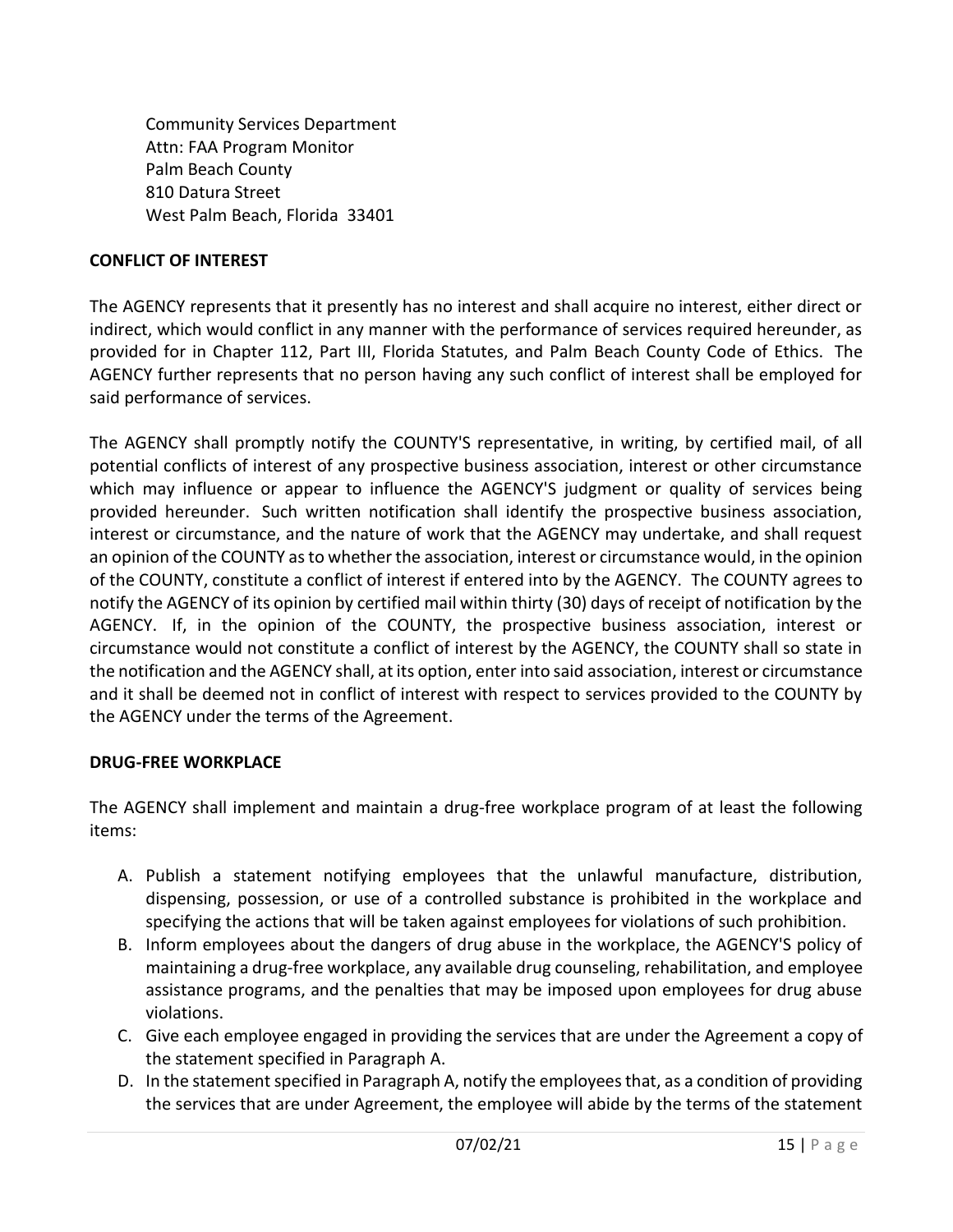and will notify the AGENCY of any conviction of, or plea of guilty or nolo contendere to, any violation of Chapter 893, Florida Statutes, or of any controlled substance law of the United States or any state, for a violation occurring in the workplace no later than five (5) days after such conviction or plea.

- E. Impose a sanction on, or require the satisfactory participation in a drug abuse assistance or rehabilitation program if such is available in the employee's community, for any employee who is so convicted or so pleads.
- F. Make a good faith effort to continue to maintain a drug-free workplace through implementation Section 287.087, Florida Statutes.

## **AMERICANS WITH DISABILITIES ACT (ADA)**

The AGENCY shall meet all the requirements of the Americans With Disabilities Act (ADA), which shall include, but not be limited to, posting a notice informing service recipients and employees that they can file any complaints of ADA violations directly with the Equal Employment Opportunity Commission (EEOC), One Northeast First Street, Sixth Floor, Miami, Florida 33132.

## **INDEPENDENT CONTRACTOR RELATIONSHIP**

The AGENCY is, and shall be, in the performance of all work services and activities under the Agreement, an Independent Contractor, and not an employee, agent or servant of the COUNTY. All persons engaged in any of the work or services performed pursuant to the Agreement shall at all times, and in all places, be subject to the AGENCY'S sole direction, supervision and control. The AGENCY shall exercise control over the means and manner in which it and its employees perform the work, and in all respects the AGENCY'S relationship and the relationship of its employees to the COUNTY shall be that of an Independent Contractor and not as employees or agents of the COUNTY.

The AGENCY does not have the power or authority to bind the COUNTY in any promise, agreement or representation. Further, the AGENCY shall not pledge the COUNTY'S credit or make it a guarantor of payment or surety for any contract, debt, obligation, judgment, lien, or any form of indebtedness.

## **CONTINGENT FEES**

The AGENCY warrants that it has not employed or retained any company or person, other than a bona fide employee working solely for the AGENCY to solicit or secure the Agreement and that it has not paid or agreed to pay any person, company, corporation, individual, or firm, other than a bona fide employee working solely for the AGENCY, any fee, commission, percentage, gift, or any other consideration contingent upon or resulting from the award or making of the Agreement.

## **SUBCONTRACTING**

The COUNTY does not allow subcontracting by the AGENCY for services under the Agreement.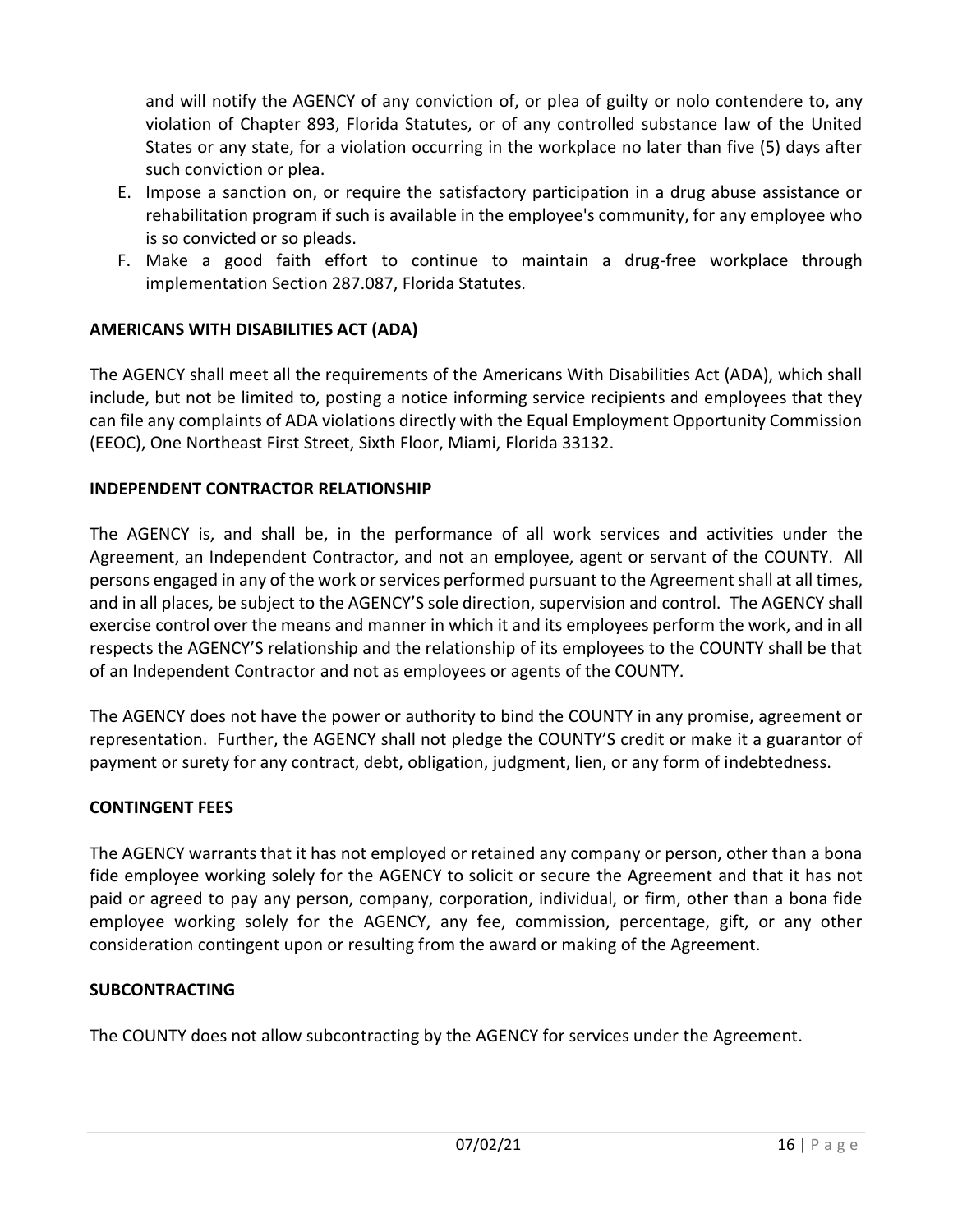#### **PUBLIC ENTITY CRIMES**

As provided in section 287.132-133, Florida Statutes, by entering into the Agreement or performing any work in furtherance hereof, the AGENCY certifies that it, its affiliates, suppliers, subcontractors and Agencies who will perform hereunder, have not been placed on the convicted vendor list maintained by the State of Florida Department of Management Services within the 36 months immediately preceding the date hereof. This notice is required by section 287.133(3)(a), Florida Statutes.

#### **EXCUSABLE DELAYS**

The AGENCY shall not be considered in default by reason of failure in performance if such failure arises out of causes reasonably beyond the control of the AGENCY or its subcontractors and without their fault or negligence. Such causes include, but are not limited to, acts of God, force majeure, natural or public health emergencies, labor disputes, freight embargoes and abnormally severe and unusual weather conditions.

AGENCY acknowledges that Palm Beach County and the Country are currently experiencing a pandemic, specifically COVID-19, and agrees that COVID-19 is not an excusable delay under the Agreement.

Upon the AGENCY'S request, the COUNTY shall consider the facts and extent of any failures to perform the work and, if the AGENCY'S failure to perform was without it or its subcontractors fault or negligence, the Agreement schedule and/or any other affected provisions of the Agreement shall be revised accordingly, subject to the COUNTY'S rights to change, terminate or stop any or all of the work at any time.

#### **ARREARS**

The AGENCY shall not pledge the COUNTY'S credit or make it a guarantor of payment or surety for any contract, debt, obligation, judgment, lien, or any form of indebtedness. The AGENCY further warrants and represents that it has no obligation or indebtedness that would impair its ability to fulfill the terms of the Agreement.

#### **DISCLOSURE AND OWNERSHIP OF DOCUMENTS**

The AGENCY shall deliver to the COUNTY'S representative for approval and acceptance, and before being eligible for final payment of any amounts due, all documents and materials prepared by and for the COUNTY under the Agreement.

To the extent allowed by Chapter 119, Florida Statutes, all written and oral information not in the public domain or not previously known, and all information and data obtained, developed, or supplied by the COUNTY or at its expense will be kept confidential by the AGENCY and will not be disclosed to any other party, directly or indirectly, without the COUNTY'S prior written consent unless required by a lawful court order. All drawings, maps, sketches, programs, data base, reports and other data developed, or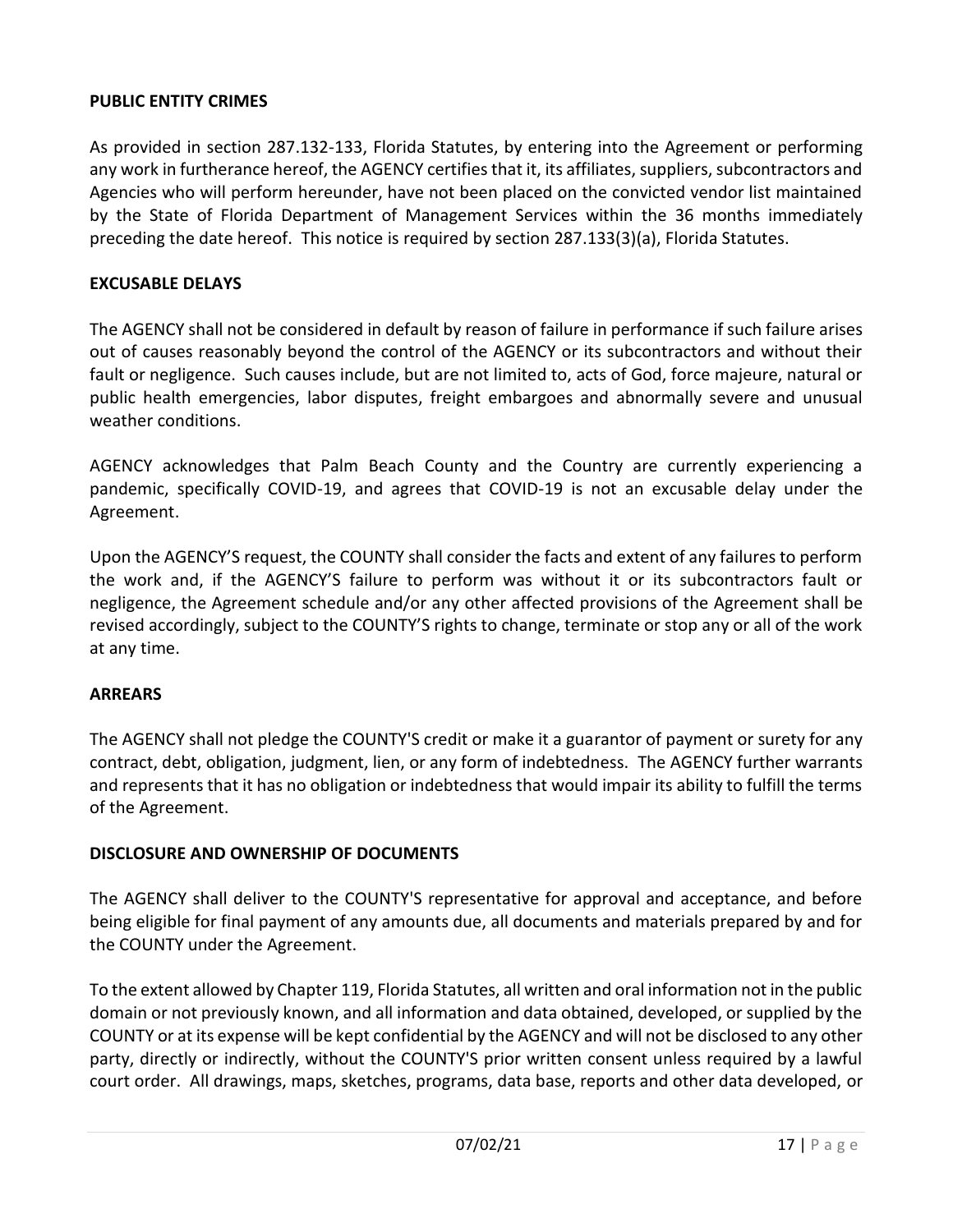purchased, under the Agreement for or at the COUNTY'S expense shall be and remain the COUNTY'S property and may be reproduced and reused at the discretion of the COUNTY.

All covenants, agreements, representations and warranties made herein, or otherwise made in writing by any party pursuant hereto, including but not limited to any representations made herein relating to disclosure or ownership of documents, shall survive the execution and delivery of the Agreement and the consummation of the transactions contemplated hereby.

Notwithstanding any other provision in the Agreement, all documents, records, reports and any other materials produced hereunder shall be subject to disclosure, inspection and audit, pursuant to the Palm Beach County Office of the Inspector General Palm Beach County Code 2-421 through 2-440, as may be amended.

## **TERMINATION**

The Agreement may be terminated by the AGENCY upon sixty (60) days' prior written notice to the COUNTY in the event of substantial failure by the COUNTY to perform in accordance with the terms of the Agreement through no fault of the AGENCY. It may also be terminated, in whole or in part, by the COUNTY, with cause upon five (5) business days' written notice to the AGENCY or without cause upon ten (10) business days' written notice to the AGENCY. Unless the AGENCY is in breach of the Agreement, the AGENCY shall be paid for services rendered to the COUNTY'S satisfaction through the date of termination. After receipt of a Termination Notice, except as otherwise directed by the COUNTY, in writing, the AGENCY shall:

- A. Stop work on the date and to the extent specified.
- B. Terminate and settle all orders and subcontracts relating to the performance of the terminated work.
- C. Transfer all work in process, completed work, and other materials related to the terminated work to the COUNTY.
- D. Continue and complete all parts of the work that have not been terminated.

## **SEVERABILITY**

If any term or provision of the Agreement, or the application thereof to any person or circumstances shall, to any extent, be held invalid or unenforceable, the remainder of the Agreement, or the application of such terms or provision, to persons or circumstances other than those as to which it is held invalid or unenforceable, shall not be affected, and every other term and provision of the Agreement shall be deemed valid and enforceable to the extent permitted by law.

## **MODIFICATIONS OF WORK**

The COUNTY reserves the right to make changes in Scope of Work, including alterations, reductions therein or additions thereto. Upon receipt by the AGENCY of the COUNTY'S notification of a contemplated change, the AGENCY shall, in writing: (1) provide a detailed estimate for the increase or decrease in cost due to the contemplated change, (2) notify the COUNTY of any estimated change in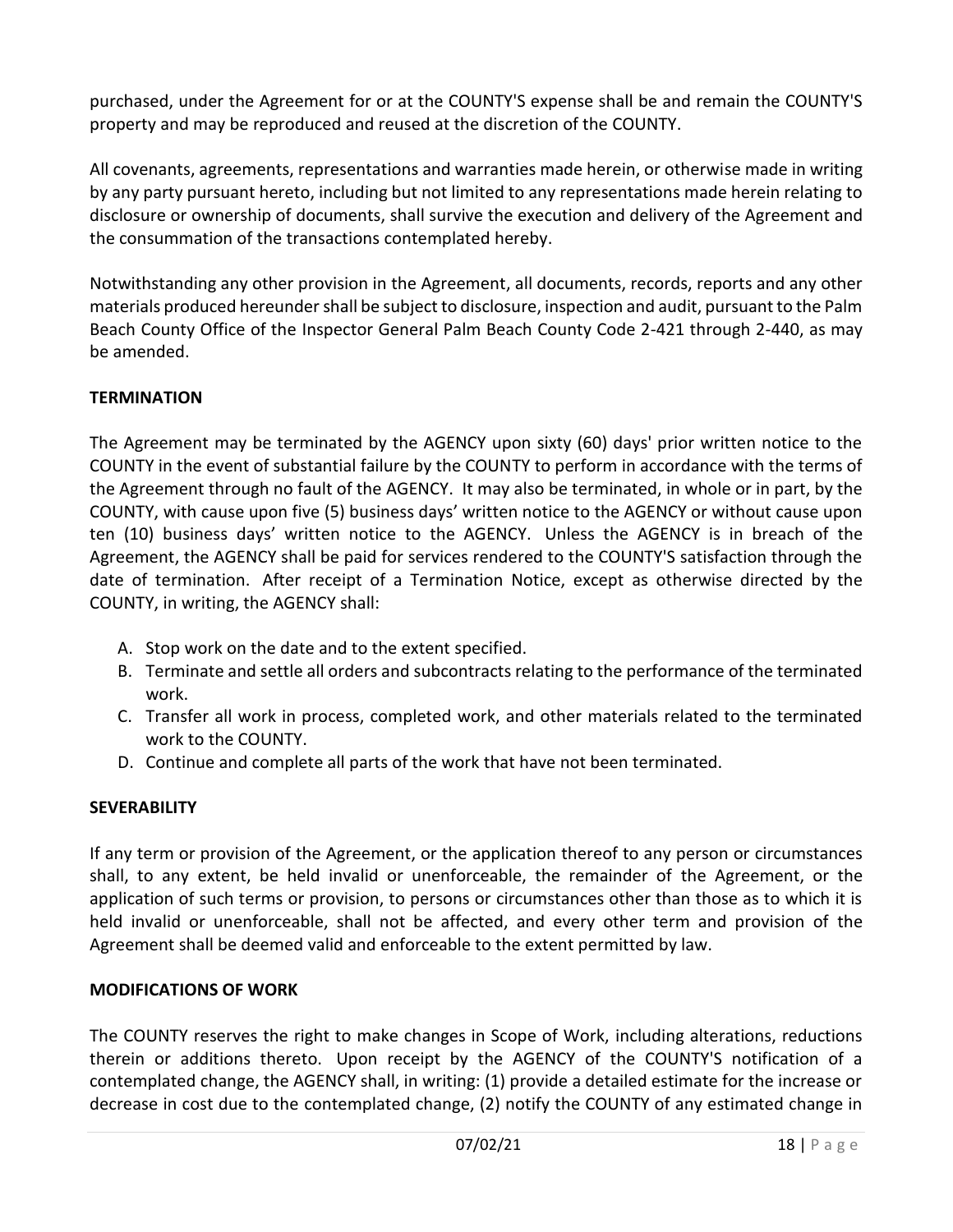the completion date, and (3) advise the COUNTY if the contemplated change shall affect the AGENCY'S ability to meet the completion dates or schedules of the Agreement.

If the COUNTY so instructs in writing, the AGENCY shall suspend work on that portion of the Scope of Work affected by a contemplated change, pending the COUNTY'S decision to proceed with the change. If the COUNTY elects to make the change, the COUNTY shall initiate an Amendment to the Agreement and the AGENCY shall not commence work on any such change until such written amendment is signed by the AGENCY and approved and executed on behalf of Palm Beach County.

## **NOTICES**

All notices required in the Agreement shall be sent by certified mail, return receipt requested, hand delivery or other delivery service requiring signed acceptance. If sent to the COUNTY, notices shall be addressed to:

Taruna Malhotra, Assistant Department Director Community Services Department Palm Beach County 810 Datura Street West Palm Beach, Florida 33401

and if sent to the AGENCY shall be mailed to:

Name/Title **AGENCY** Address City/State/Zip

## **STANDARDS OF CONDUCT FOR EMPLOYEES**

The AGENCY must establish safeguards to prevent employees, Agencies, or members of governing bodies from using their positions for purposes that are, or give the appearance of being, motivated by a desire for private financial gain for themselves or others such as those with whom they have family, business, or other ties. Therefore, each institution receiving financial support must have written policy guidelines on conflict of interest and the avoidance thereof. These guidelines should reflect State and local laws and must cover financial interests, gifts, gratuities and favors, nepotism, and other areas such as political participation and bribery. These rules must also indicate the conditions under which outside activities, relationships, or financial interest are proper or improper, and provide for notification of these kinds of activities, relationships, or financial interests to a responsible and objective institution official.

The rules of conduct must contain a provision for prompt notification of violations to a responsible and objective grantee official and must specify the type of administrative action that may be taken against an individual for violations. Administrative actions, which would be in addition to any legal penalty(ies),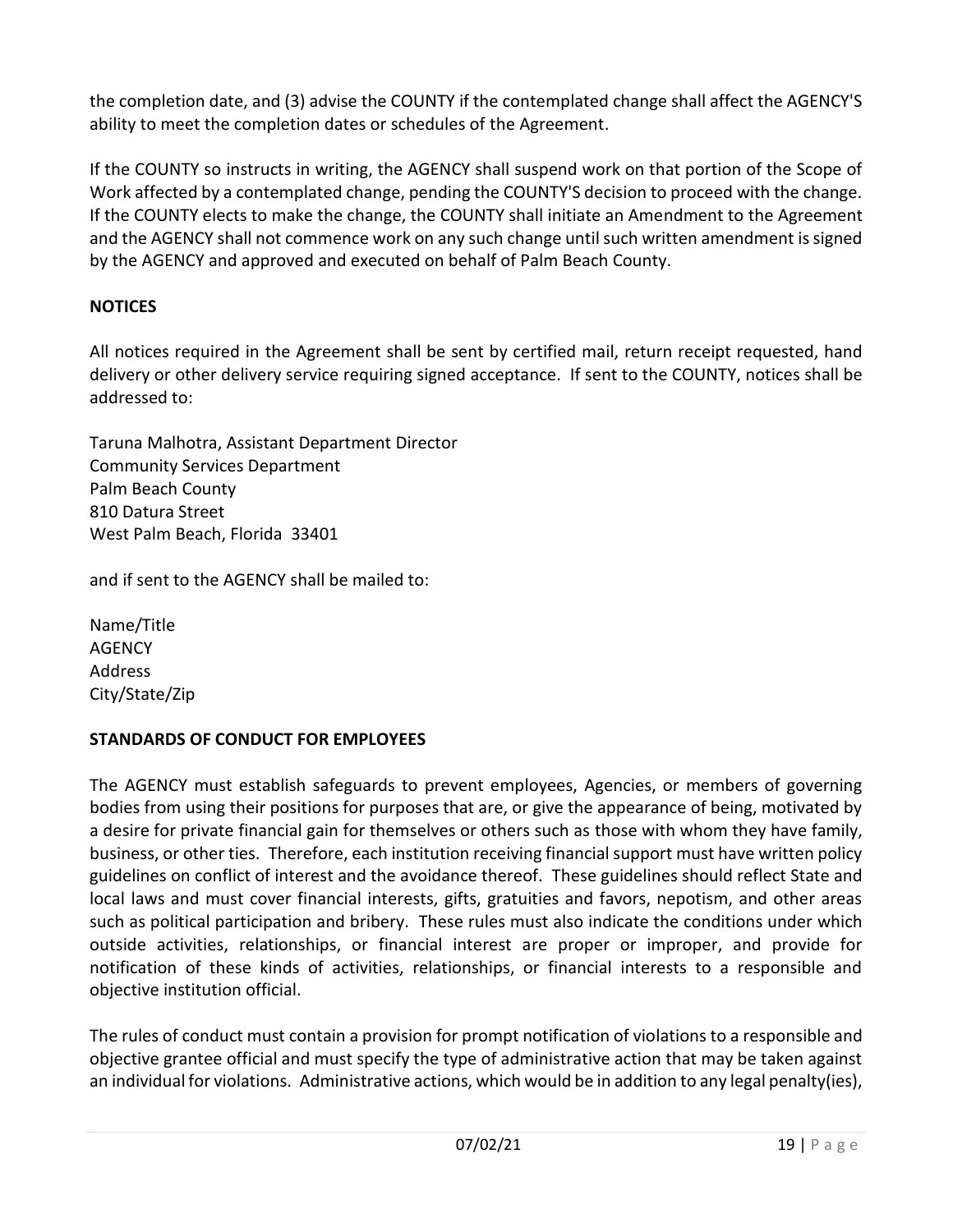may include oral admonishment, written reprimand, reassignment, demotion, suspension, or separation. Suspension or separation of a key official must be reported promptly to the COUNTY.

A copy of the rules of conduct must be made available to each officer, employee, board member, and AGENCY of the recipient organization that is working on the grant supported project or activity and the rules must be enforced to the extent permissible under State and local law or to the extent to which the grantee determines it has legal and practical enforcement capacity.

The rules need not be formally submitted to and approved by the COUNTY; however, they must be made available for a review upon request, for example, during a site visit.

## **SCRUTINIZED COMPANIES**

- A. As provided in section 287.135, Florida Statutes, by entering into the Agreement or performing any work in furtherance hereof, the AGENCY certifies that it, its affiliates, suppliers, subcontractors and AGENCIES who will perform hereunder, have not been placed on the Scrutinized Companies that boycott Israel List, or is engaged in a boycott of Israel, pursuant to section 215.4725, Florida Statutes. Pursuant to section 287.135(3)(b), Florida Statutes, if AGENCY is found to have been placed on the Scrutinized Companies that Boycott Israel List or is engaged in a boycott of Israel, the Agreement may be terminated at the option of the COUNTY.
- B. When contract value is greater than \$1 million: As provided in section 287.135, Florida Statutes, by entering into the Agreement or performing any work in furtherance hereof, the AGENCY certifies that it, its affiliates, suppliers, subcontractors and agencies who will perform hereunder, have not been placed on the Scrutinized Companies With Activities in Sudan List or Scrutinized Companies With Activities in The Iran Petroleum Energy Sector List created pursuant to section 215.473, Florida Statutes, or is engaged in business operations in Cuba or Syria.

If the COUNTY determines, using credible information available to the public, that a false certification has been submitted by AGENCY, the Agreement may be terminated and a civil penalty equal to the greater of \$2 million or twice the amount of the Agreement shall be imposed, pursuant to section 287.135, Florida Statutes. Said certification must also be submitted at the time of Agreement renewal, if applicable.

## **PUBLIC RECORDS**

Notwithstanding anything contained herein, as provided under section 119.0701, Florida Statutes, if AGENCY: (i) provides a service; and (ii) acts on behalf of the COUNTY as provided under section 119.011(2), Florida Statutes, the AGENCY shall comply with the requirements of section 119.0701, Florida Statutes, as it may be amended from time to time The AGENCY is specifically required to:

- A. Keep and maintain public records required by the COUNTY to perform services as provided under the Agreement.
- B. Upon request from the COUNTY'S Custodian of Public Records, provide the COUNTY with a copy of the requested records or allow the records to be inspected or copied within a reasonable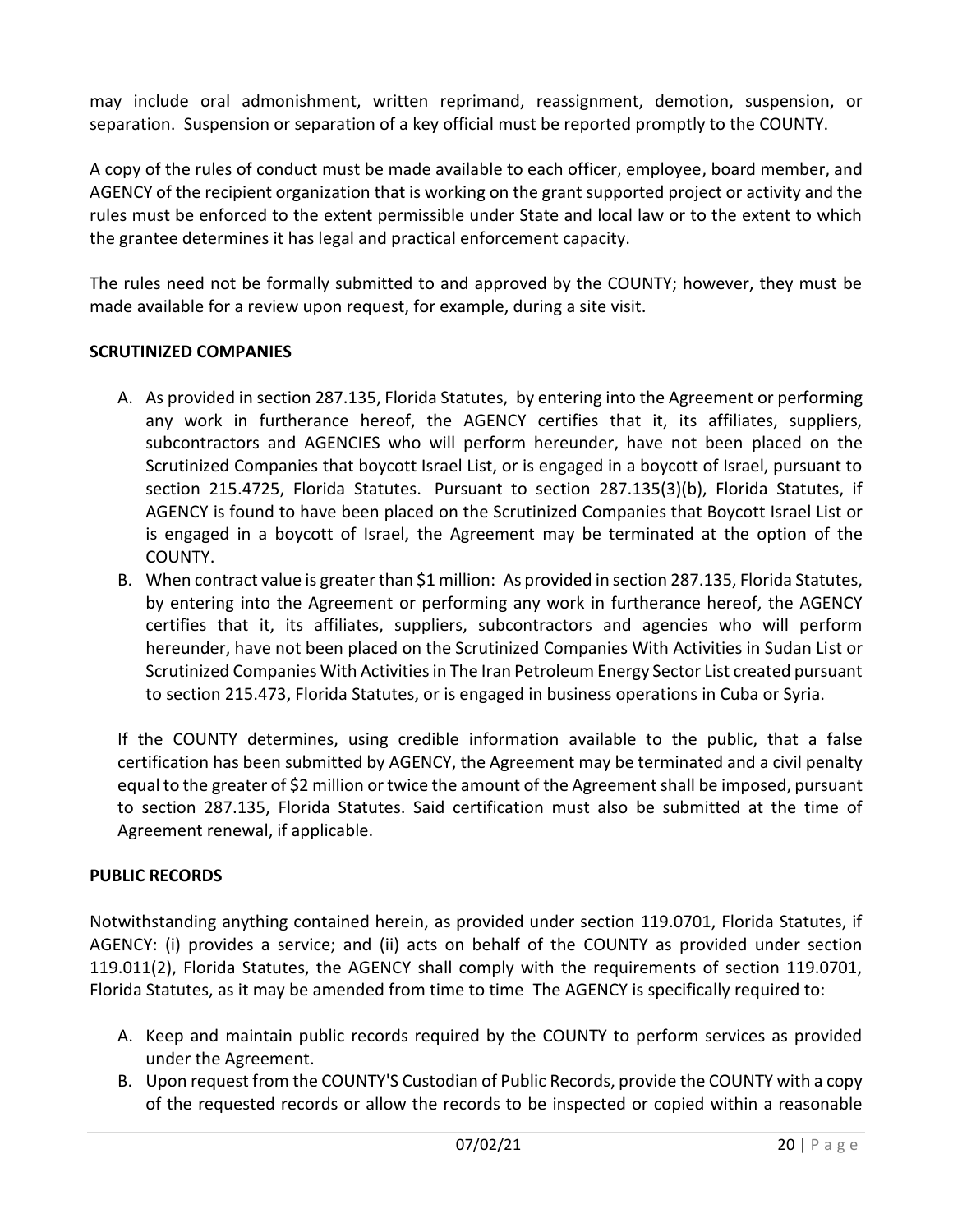time at a cost that does not exceed the cost provided in Chapter 119 or as otherwise provided by law. The AGENCY further agrees that all fees, charges and expenses shall be determined in accordance with Palm Beach County PPM CW-F-002, Fees Associated with Public Records Requests, as it may be amended or replaced from time to time.

- C. Ensure that public records that are exempt, or confidential and exempt from public records disclosure requirements are not disclosed except as authorized by law for the duration of the Agreement term and following completion of the Agreement, if the AGENCY does not transfer the records to the public agency.
- D. Upon completion of the Agreement the AGENCY shall transfer, at no cost to the COUNTY, all public records in possession of the AGENCY unless notified by COUNTY'S representative/liaison, on behalf of the COUNTY'S Custodian of Public Records, to keep and maintain public records required by the COUNTY to perform the service. If the AGENCY transfers all public records to the COUNTY upon completion of the Agreement, the AGENCY shall destroy any duplicate public records that are exempt, or confidential and exempt from public records disclosure requirements. If the AGENCY keeps and maintains public records upon completion of the Agreement, the AGENCY shall meet all applicable requirements for retaining public records. All records stored electronically by the AGENCY must be provided to COUNTY, upon request of the COUNTY'S Custodian of Public Records, in a format that is compatible with the information technology systems of the COUNTY, at no cost to the COUNTY.

Failure of the AGENCY to comply with the requirements of this Article shall be a material breach of the Agreement. COUNTY shall have the right to exercise any and all remedies available to it, including but not limited to, the right to terminate for cause. AGENCY acknowledges that it has familiarized itself with the requirements of Chapter 119, Florida Statutes, and other requirements of state law applicable to public records not specifically set forth herein.

**IF THE AGENCY HAS QUESTIONS REGARDING THE APPLICATION OF CHAPTER 119, FLORIDA STATUTES, TO THE AGENCY'S DUTY TO PROVIDE PUBLIC RECORDS RELATING TO THE AGREEMENT, PLEASE CONTACT THE CUSTODIAN OF PUBLIC RECORDS AT RECORDS REQUEST, PALM BEACH COUNTY PUBLIC AFFAIRS DEPARTMENT, AND 301 N. OLIVE AVENUE, WEST PALM BEACH, FL 33401, BY E-MAIL AT RECORDSREQUEST@PBCGOV.ORG OR BY TELEPHONE AT 561-355-6680.**

## **CRIMINAL HISTORY RECORDS CHECK**

The AGENCY, AGENCY'S employees, subcontractors of AGENCY and employees of subcontractors shall comply with Palm Beach County Code, Section 2-371 - 2-377, the Palm Beach County Criminal History Records Check Ordinance ("Ordinance"), for unescorted access to critical facilities ("Critical Facilities") or criminal justice information facilities ("CJI Facilities") as identified in Resolutions R2013-1470 and R2015-0572, as amended. The AGENCY is solely responsible for the financial, schedule, and/or staffing implications of this Ordinance. Further, the AGENCY acknowledges that its Agreement price includes any and all direct or indirect costs associated with compliance with this Ordinance, except for the applicable FDLE/FBI fees that shall be paid by the COUNTY.

The Agreement may include sites and/or buildings which have been designated as either "critical facilities" or "criminal justice information facilities" pursuant to the Ordinance and Resolutions, as amended. COUNTY staff representing the COUNTY department will contact AGENCY and provide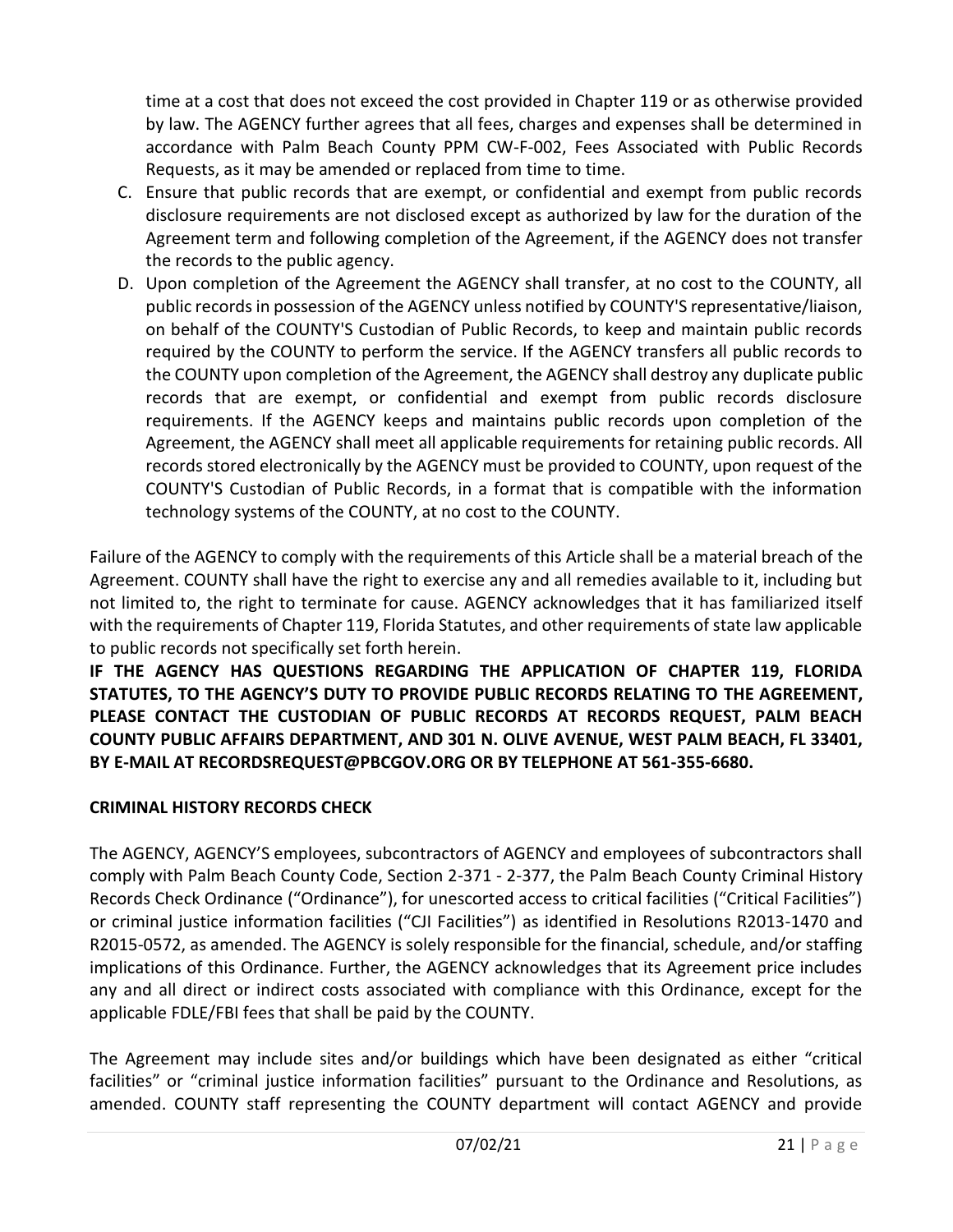specific instructions for meeting the requirements of this Ordinance. Individuals passing the background check will be issued a badge. The AGENCY shall make every effort to collect the badges of its employees and its subcontractors' employees upon conclusion of the Agreement and return them to the COUNTY. If the AGENCY or its subcontractor(s) terminates an employee who has been issued a badge, the AGENCY must notify the COUNTY within two (2) hours. At the time of termination, the AGENCY shall retrieve the badge and shall return it to the COUNTY in a timely manner.

The COUNTY reserves the right to suspend the AGENCY if the AGENCY 1) does not comply with the requirements of COUNTY Code Section 2-371 - 2-377, as amended; 2) does not contact the COUNTY regarding a terminated AGENCY employee or subcontractor employee within the stated time; or 3) fails to make a good faith effort in attempting to comply with the badge retrieval policy.

### **FEDERAL AND STATE TAX**

The COUNTY is exempt from payment of Florida State Sales and Use Taxes. The COUNTY will sign an exemption certificate submitted by the AGENCY. The AGENCY shall not be exempted from paying sales tax to its suppliers for materials used to fulfill contractual obligations with the COUNTY, nor is the AGENCY authorized to use the COUNTY'S Tax Exemption Number in securing such materials.

The AGENCY shall be responsible for payment of its own and its share of its employees' payroll, payroll taxes, and benefits with respect to the Agreement.

## **FACILITIES / OFFICE SPACE**

The COUNTY shall grant the AGENCY the right, revocable license and privilege of accessing and using room(s) (the Premises), contingent on availability, at the following COUNTY locations: 810 Datura Street West Palm Beach, FL 33401

6415 Indiantown Road Jupiter, FL 33450

1440 Martin Luther King Boulevard Riviera Beach, FL 33404

1699 Wingfield Street Lake Worth, FL 33460

38754 State Road #80, Room #216 Belle Glade, FL 33430

The room shall be used solely and exclusively for general office purposes and meeting their obligations under the terms of the Agreement. Additional provisions on the license, use and restrictions regarding the premises, which is attached hereto and incorporated herein.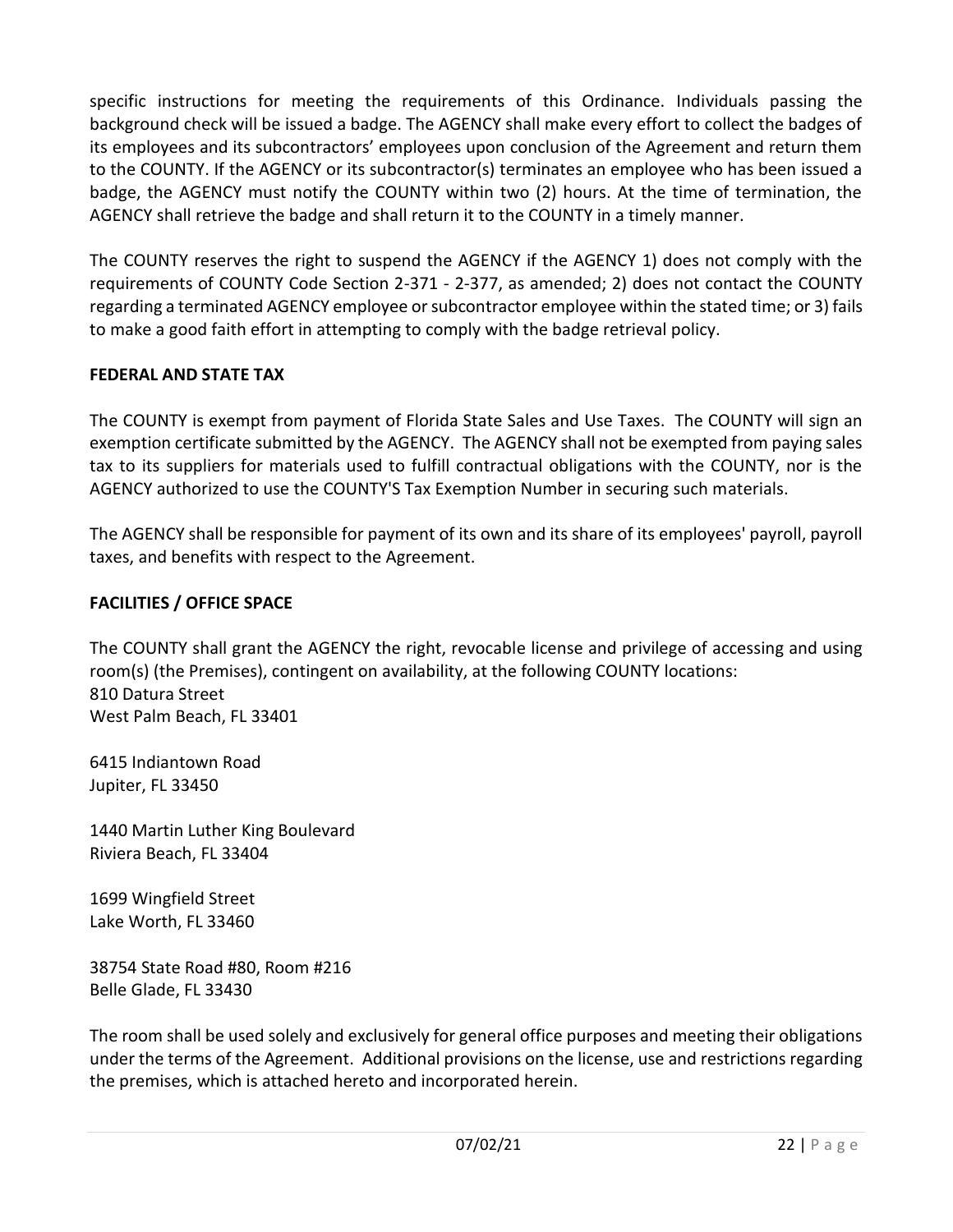### **AUTHORITY TO PRACTICE**

The AGENCY hereby represents and warrants that it has and will continue to maintain all licenses and approvals required to conduct its business, and that it will at all times conduct its business activities in a reputable manner. Proof of such licenses and approvals shall be submitted to the COUNTY'S representative upon request.

#### **E-VERIFY EMPLOYMENT ELIGIBILITY**

AGENCY warrants and represents that it is in compliance with section 448.095, Florida Statutes, as may be amended, and that it: (1) is registered with the E-Verify System (E-Verify.gov), and beginning January 1, 2021, uses the E-Verify System to electronically verify the employment eligibility of all newly hired workers; and (2) has verified that all of AGENCY'S subcontractors performing the duties and obligations of the Agreement are registered with the E-Verify System, and beginning January 1, 2021, use the E-Verify System to electronically verify the employment eligibility of all newly hired workers.

AGENCY shall obtain from each of its subcontractors an affidavit stating that the subcontractor does not employ, contract with, or subcontract with an Unauthorized Alien, as that term is defined in section 448.095(1)(k), Florida Statutes, as may be amended. AGENCY shall maintain a copy of any such affidavit from a subcontractor for, at a minimum, the duration of the subcontract and any extension thereof. This provision shall not supersede any provision of the Agreement which requires a longer retention period.

COUNTY shall terminate the Agreement if it has a good faith belief that AGENCY has knowingly violated Section 448.09(1), Florida Statutes, as may be amended. If COUNTY has a good faith belief that VENDOR'S subcontractor has knowingly violated section 448.09(1), Florida Statutes, as may be amended, COUNTY shall notify AGENCY to terminate its contract with the subcontractor and AGENCY shall immediately terminate its contract with the subcontractor. If COUNTY terminates the Agreement pursuant to the above, AGENCY shall be barred from being awarded a future contract by COUNTY for a period of one (1) year from the date on which the Agreement was terminated. In the event of such contract termination, AGENCY shall also be liable for any additional costs incurred by COUNTY as a result of the termination.

#### **COUNTERPARTS**

The Agreement, including the exhibits referenced herein, may be executed in one or more counterparts, all of which shall constitute collectively but one and the same Agreement. The COUNTY may execute the Agreement through electronic or manual means.

#### **ENTIRETY OF CONTRACTUAL AGREEMENT**

The AGENCY agrees that the Scope of Work has been developed from the AGENCY'S service proposal and that the COUNTY expects performance by the AGENCY in accordance with such application. In the event of a conflict between the proposal and the Agreement, the Agreement shall control.